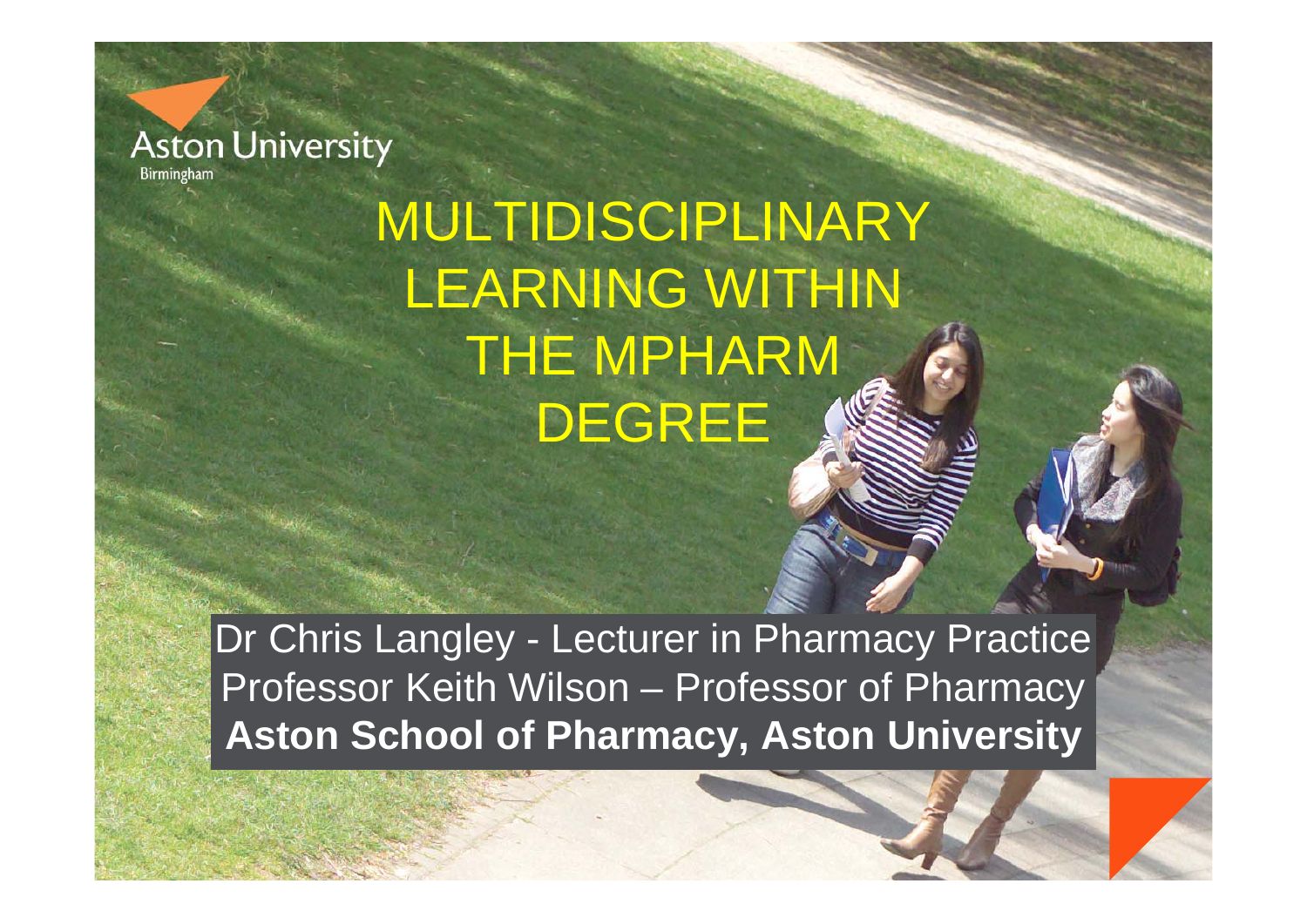Presentation outline

▶ How to become a pharmacist. ▶ Why is pharmacy changing? ▶ Educational research within Aston Pharmacy School – The Teaching, Learning and Assessment study. ▶ The future?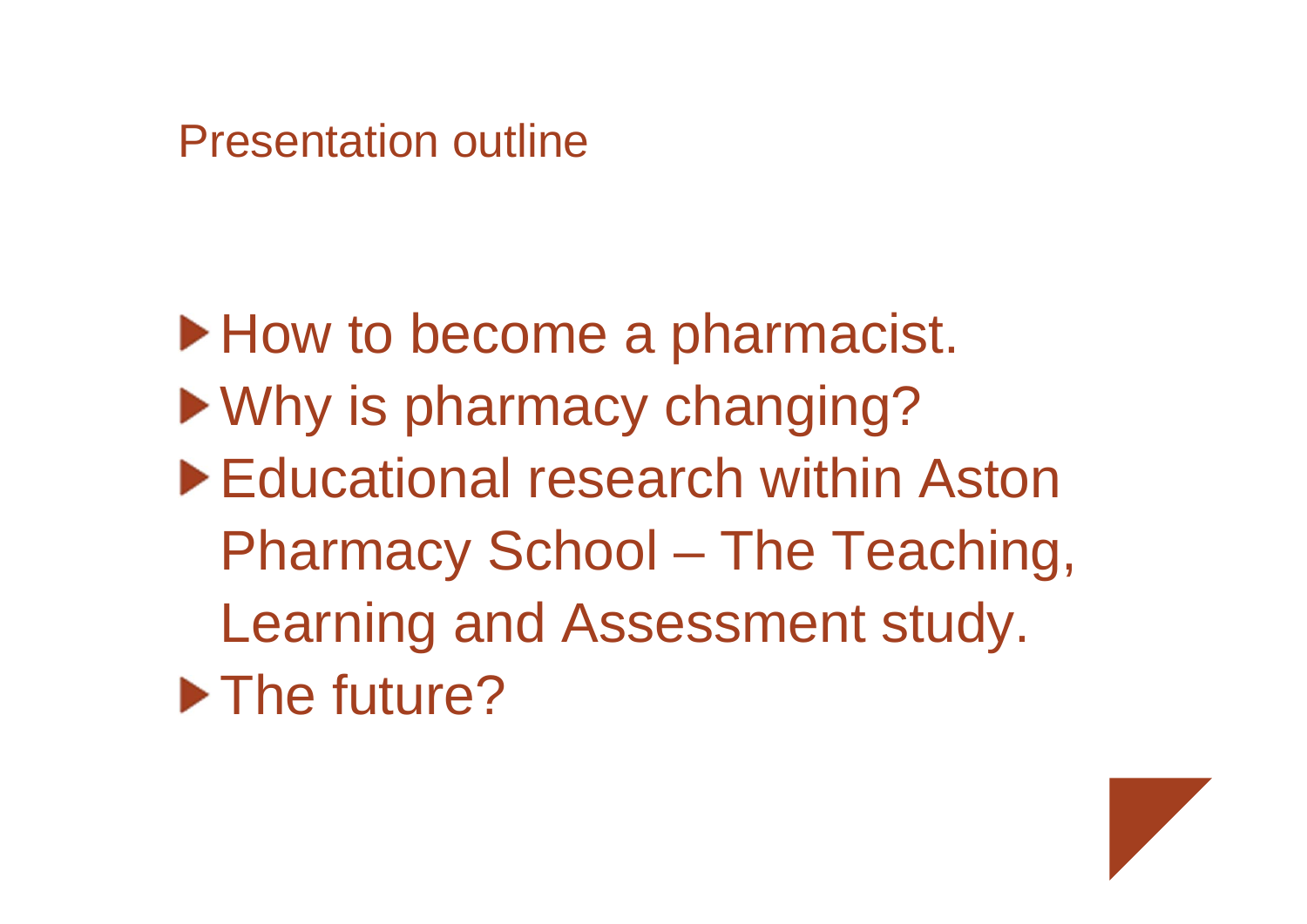## How to become a pharmacist

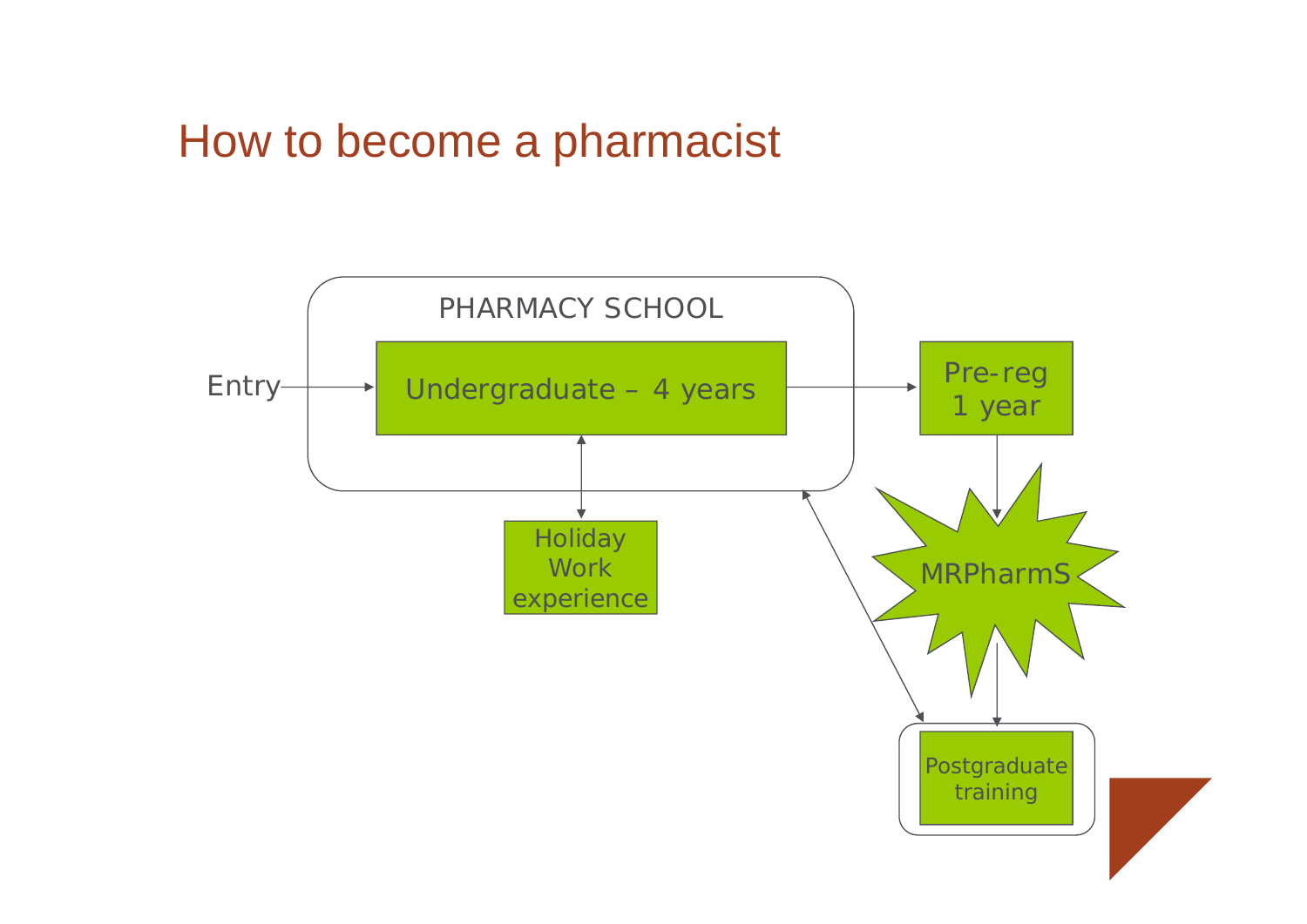#### Changes to Pharmacy Profession



-ve

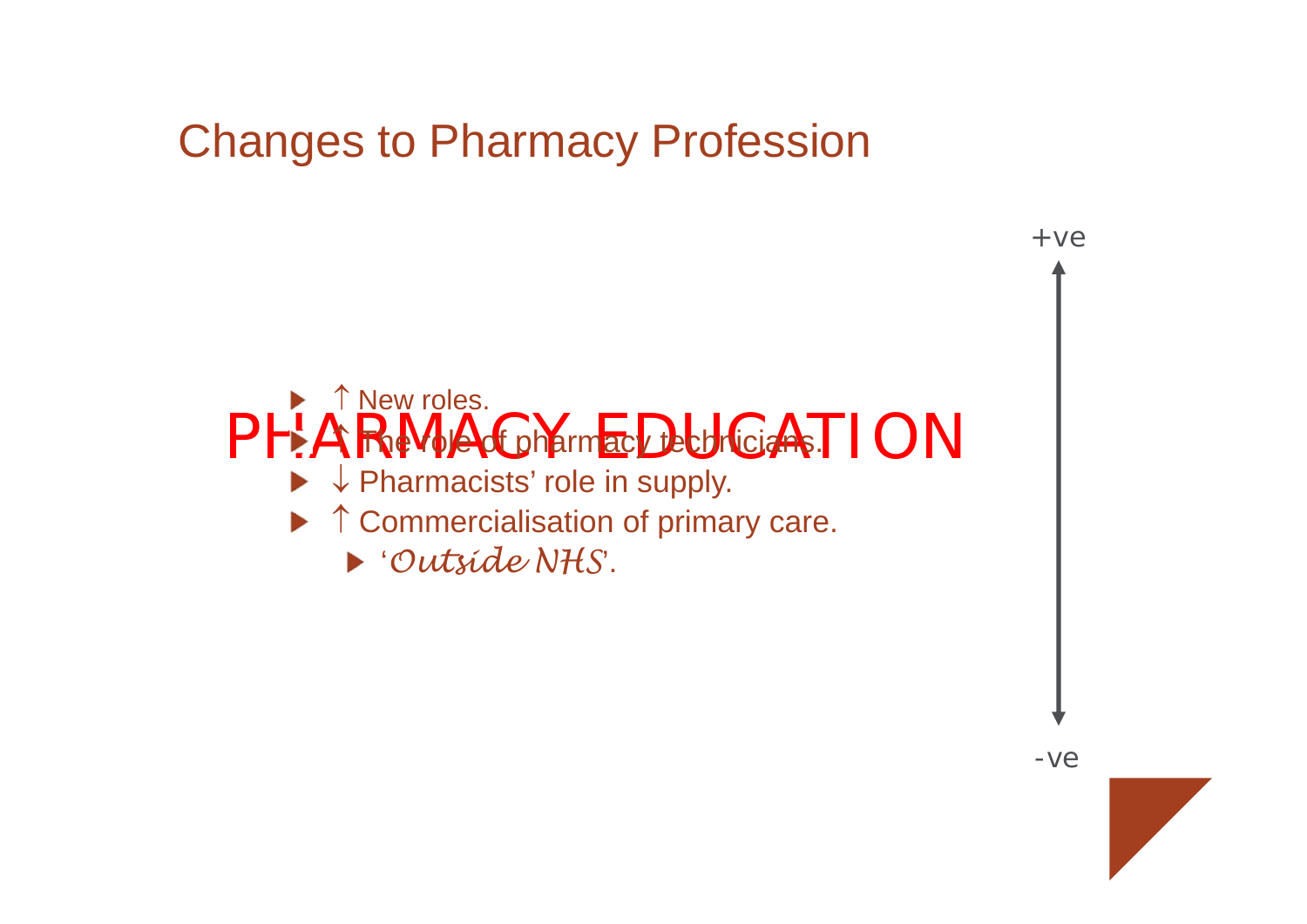#### Schools of Pharmacy

Number of Schools 16  $\downarrow$ 28  $\downarrow$ 32?



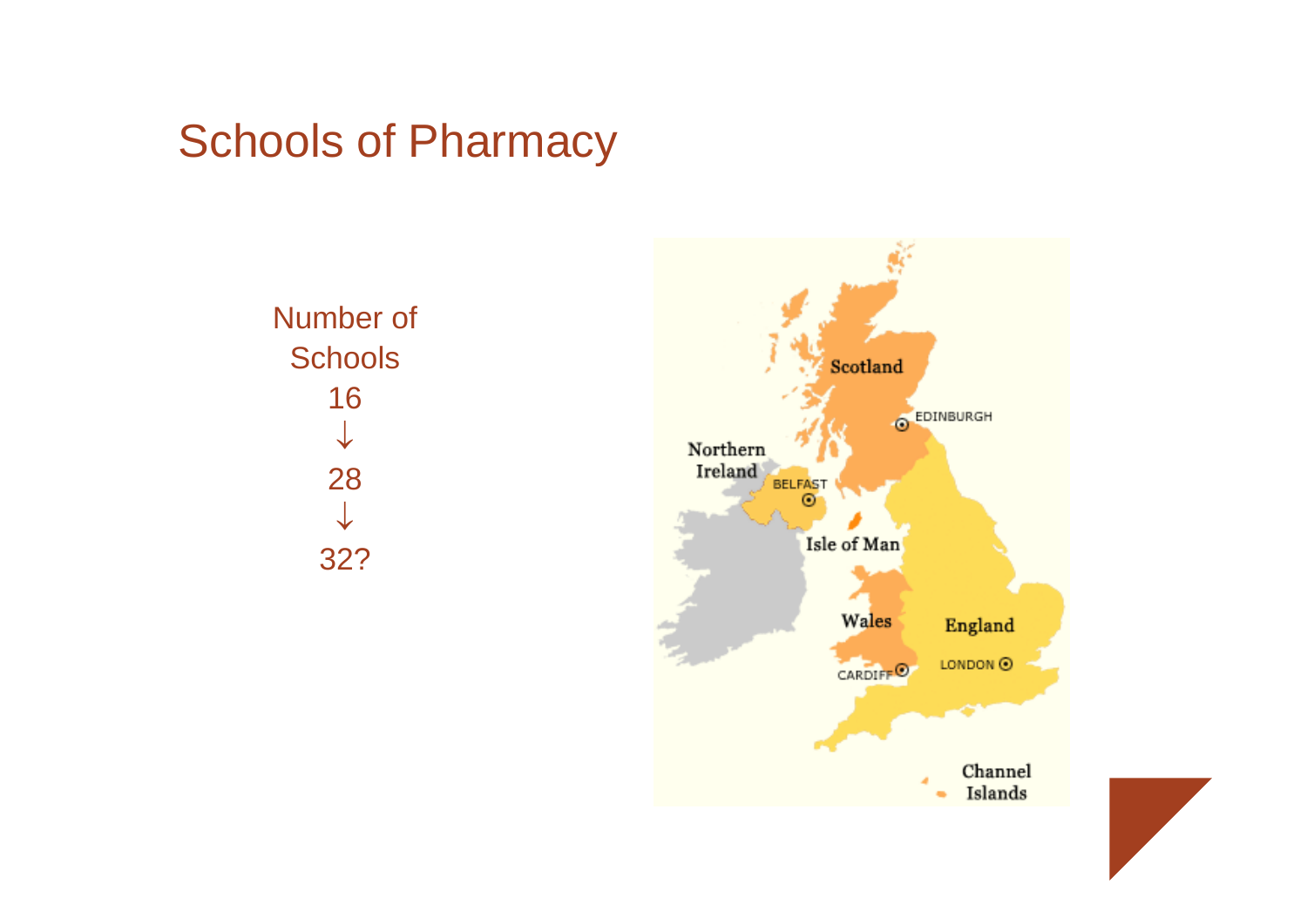#### Baseline study

- MPharm Programmes: Where are we now?
- Funded by the Pharmacy Practice Research Trust.
- ▶ Carried out during 2004 and based upon the 2003/4 academic year.
- ▶ Aim: To undertake a baseline review of the current approaches to teaching, learning and assessment in UK schools of pharmacy.

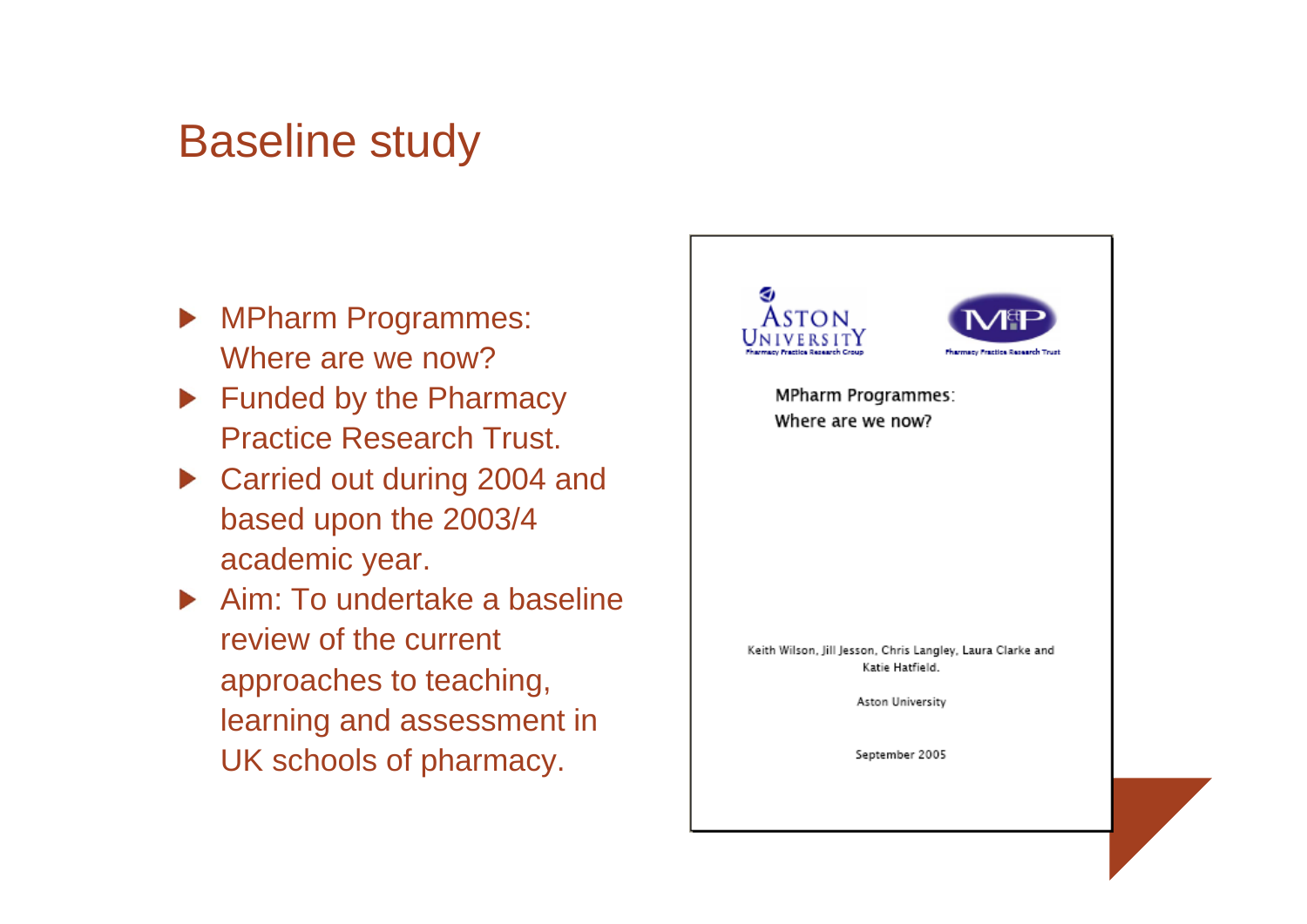## Pluralist methodology design

- ▶ Documentary review. Data 2003/4.
- ▶ In depth interviews. In 2004 relating to the 2003/4 academic year.
- ▶ Focus groups with BPSA students. Completed at the annual conference 2004.
- ▶ Survey all final year students in all established schools of pharmacy.
	- ▶ n=1847; response rate 51%.
	- ▶ 15/16 completed.

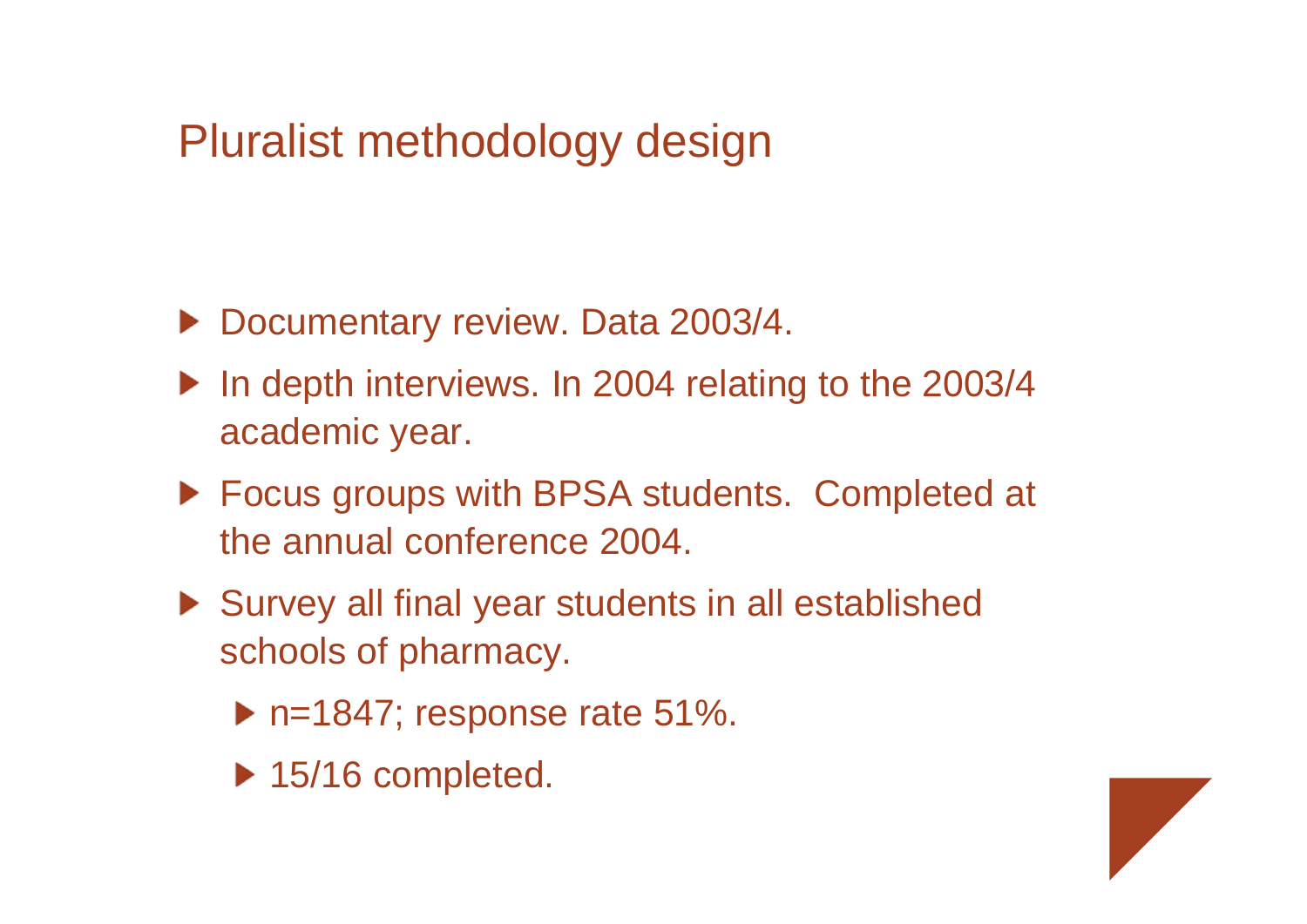## Interviews: Pre-registration year

- **Little or no formal interaction with the RPSGB** on the pre-registration year.
	- ▶ Content of the pre-registration year.
	- ▶ Articulation of the MPharm degree with the pre-registration year.
- ▶ Reliance upon knowledge and experience of individual staff in schools.
- ▶ Seen very much as two separate processes.

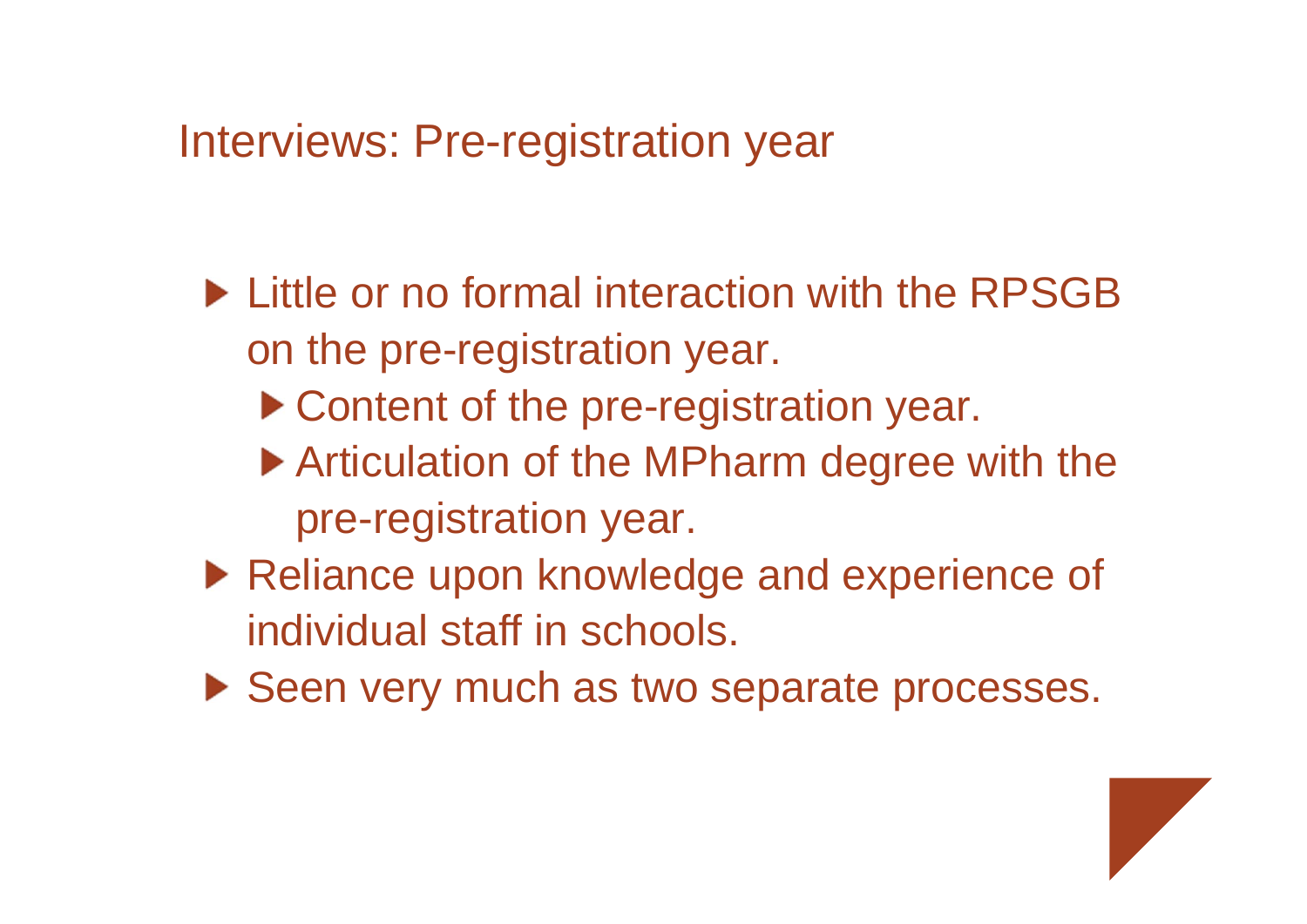#### What is taught on an MPharm?



**Curriculum by Subject Area for the 16 UK schools of pharmacy, 2004. Data shown as mean and standard deviation (n=16).**

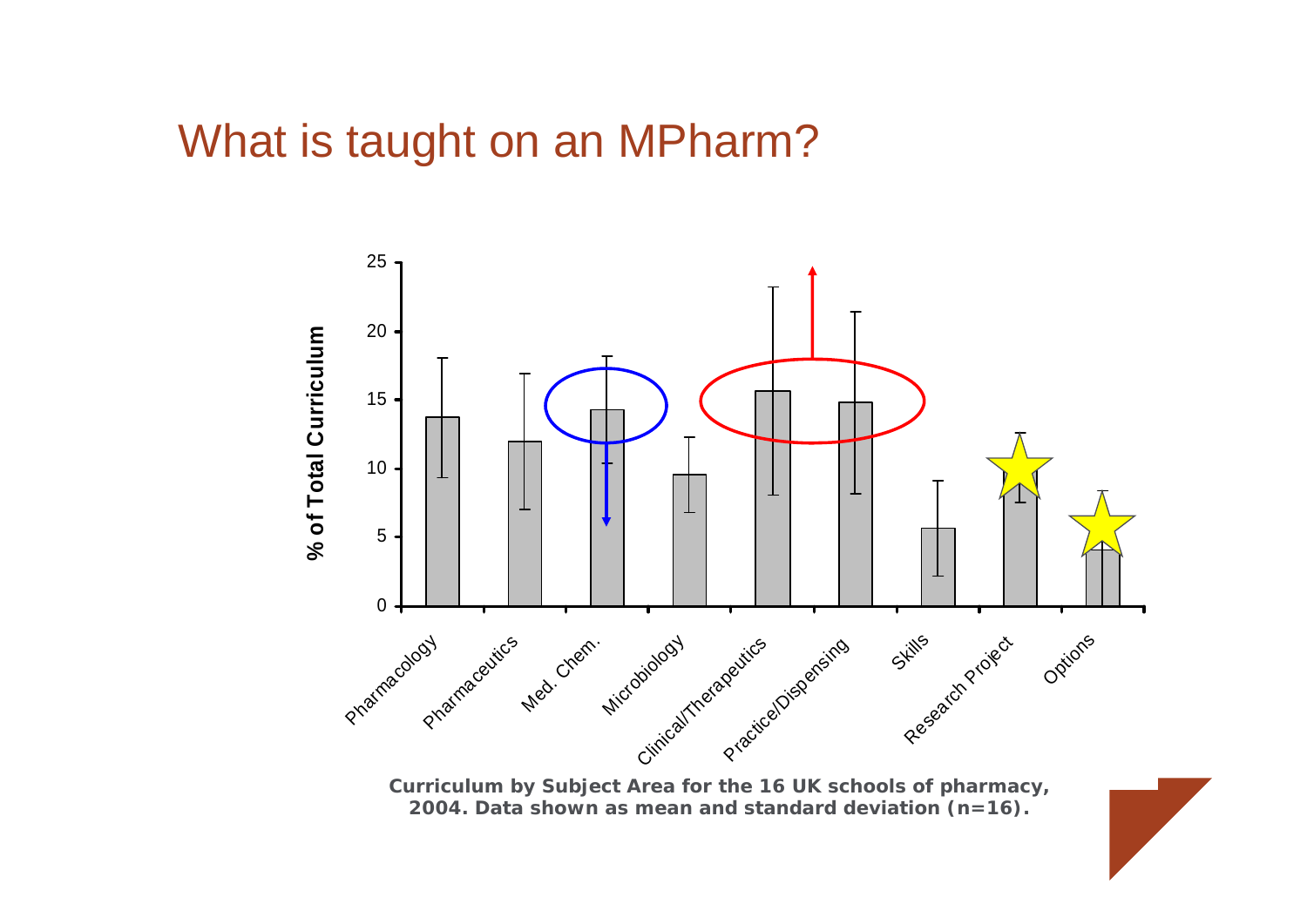## The science / practice balance

- In most programmes, science was front loaded.
- ▶ Practice/clinical builds through years 3 & 4.
- ▶ Year 1 13% of content. ▶ Year 2 25% of content. ▶ Year 3 45% of content. ▶ Year 4 75% of content. ▶ On average 50:30 science: practice.

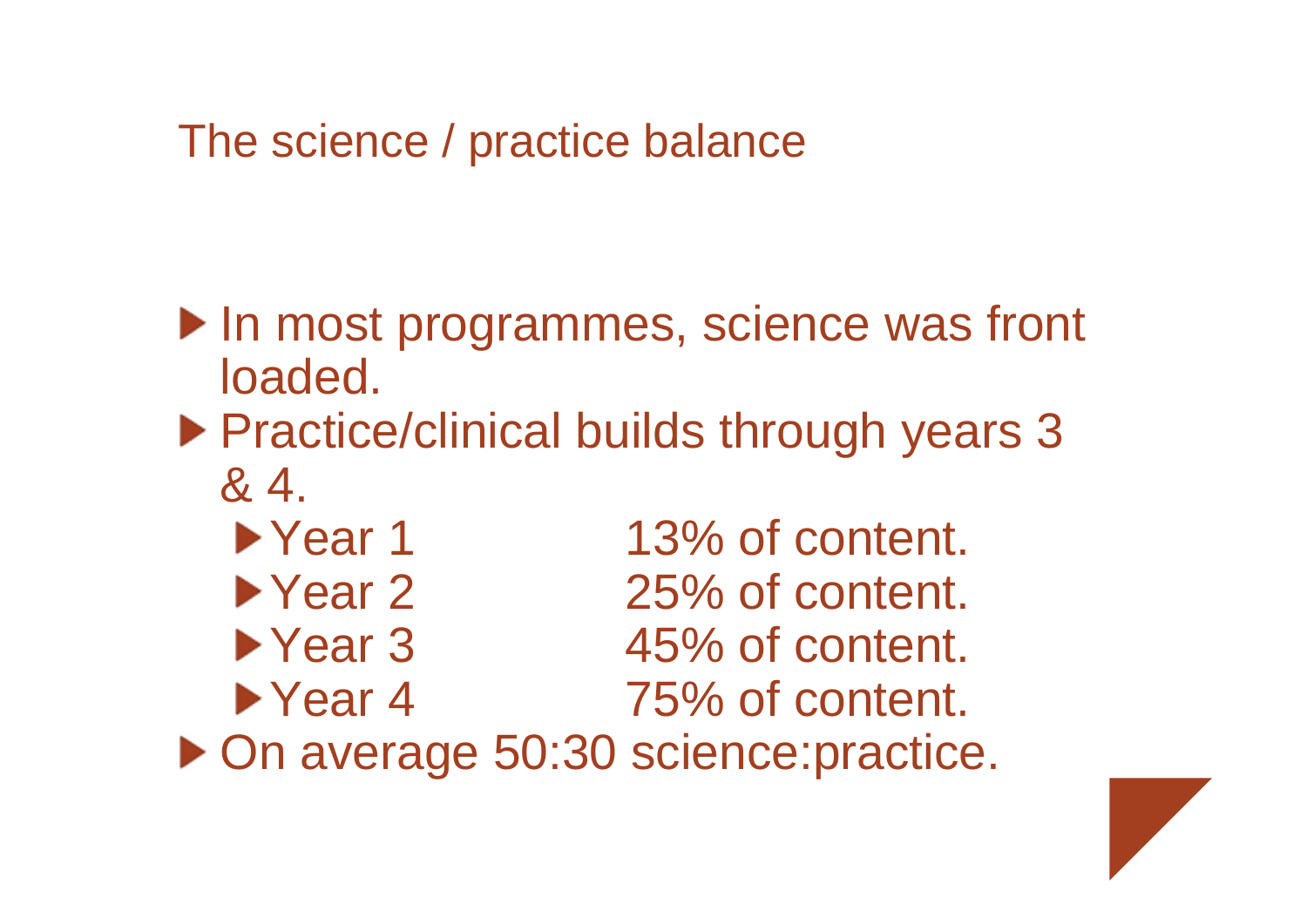#### Practice science balance

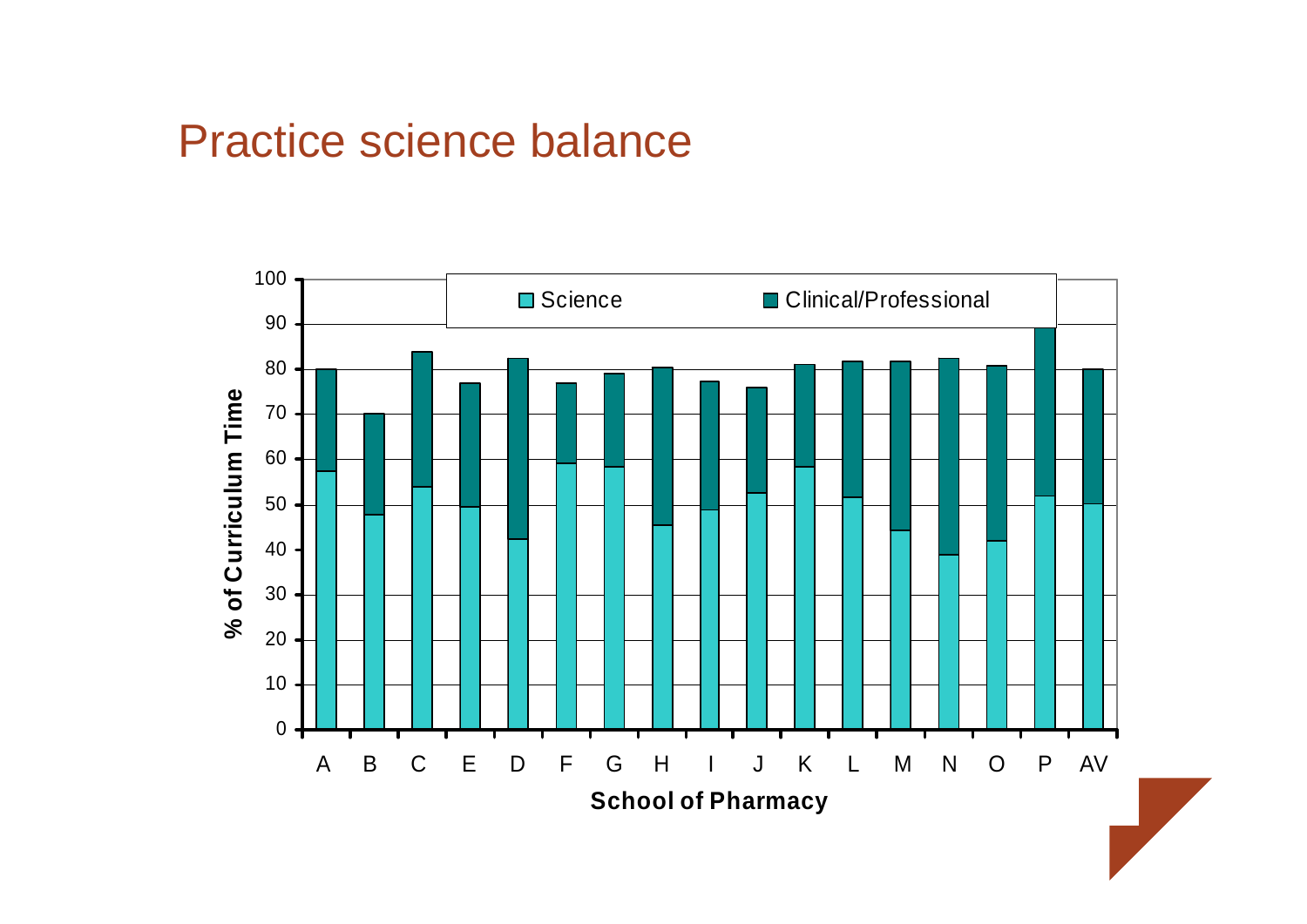# The science / practice balance – Student opinions 1

- ▶ Based on final year UK students only. **Perceptions on time devoted to** pharmaceutical sciences.
	- ▶ 53% about right.
	- ▶ 35% too much science, 12% not enough.
- ▶ Was science necessary for later professional studies.
	- ▶ 53% agreed.
	- $\blacktriangleright$  18% no view.
	- ▶ 28% disagree.

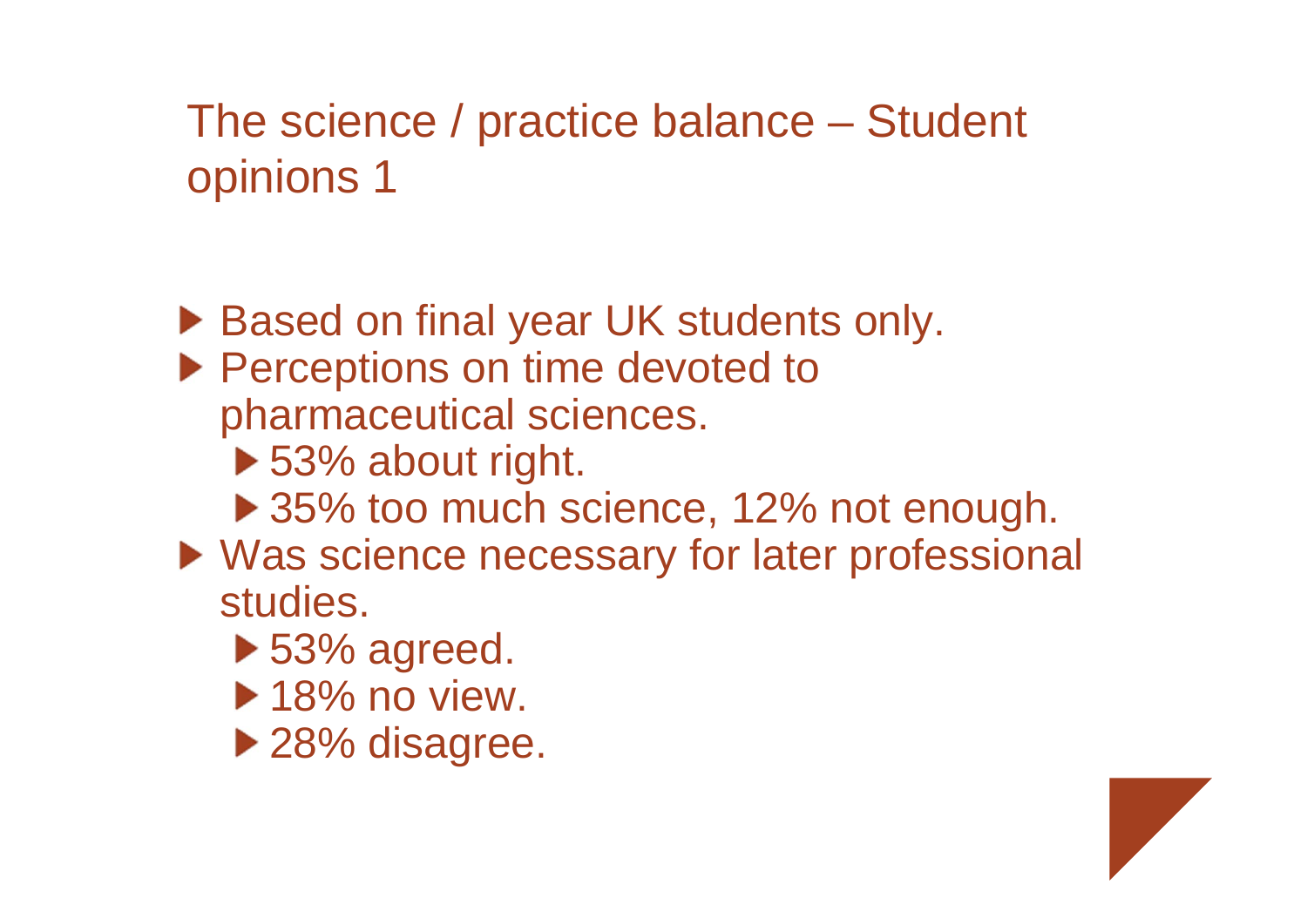# The science / practice balance – Student opinions 2

- ▶ 70% considered that there was not enough material relevant to practice in the 1<sup>st</sup> year.
- ▶ 82% agreed that Dispensing and Law and Ethics should be taught through all 4 years.
- ▶ 88% agreed that Clinical Pharmacy should be taught through all 4 years.
- ▶ 82% agreed that "There should be more" pharmacy practice in year 1 – to allow continual development of skills".

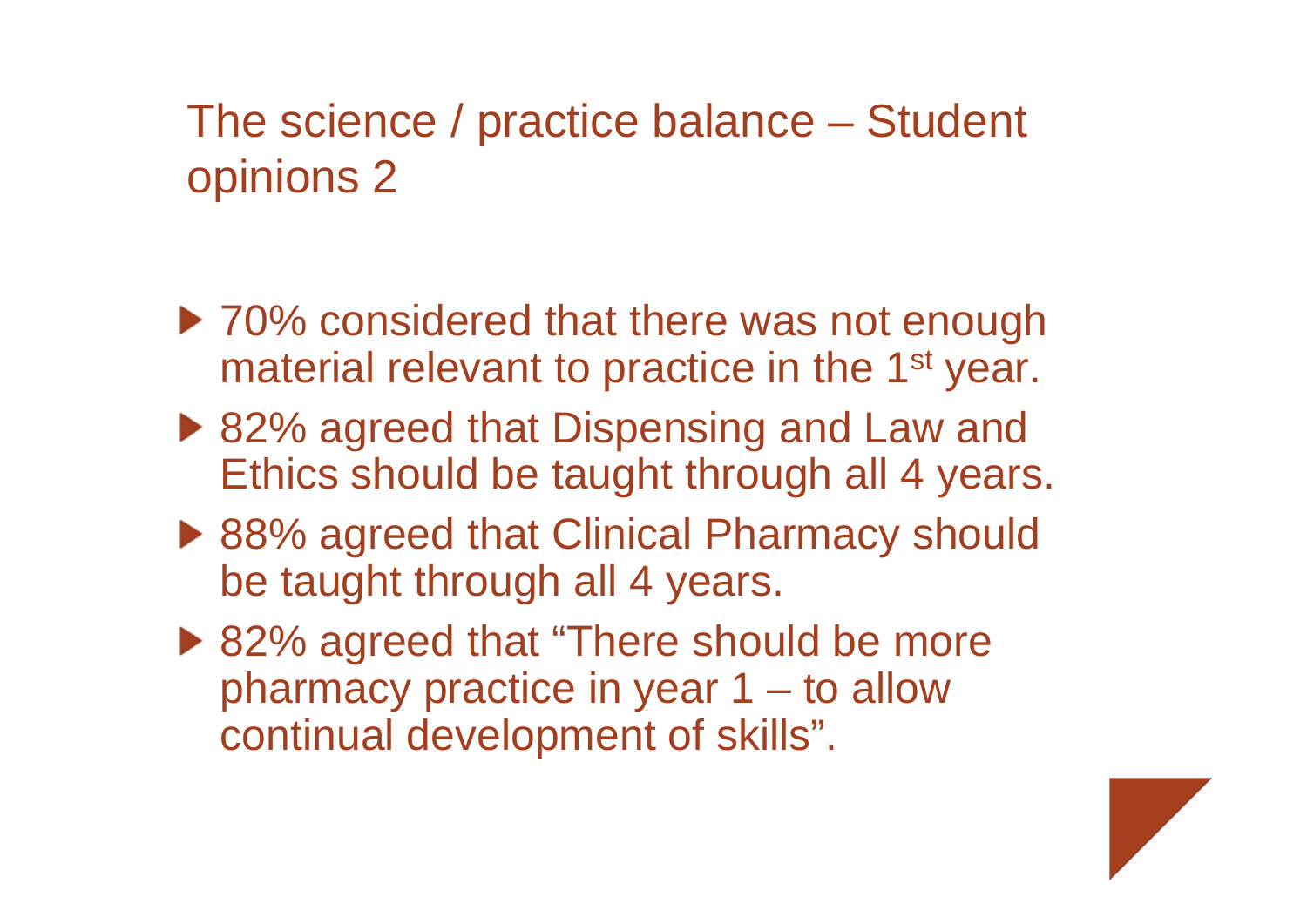#### Shared curriculum

- ▶ No major shared component of the curriculum.
- Most shared components are taught early in courses and are science based.
- **Logistical problems.** 
	- ▶ Size of student group.
	- ▶ Timing of shared components for different student groups.

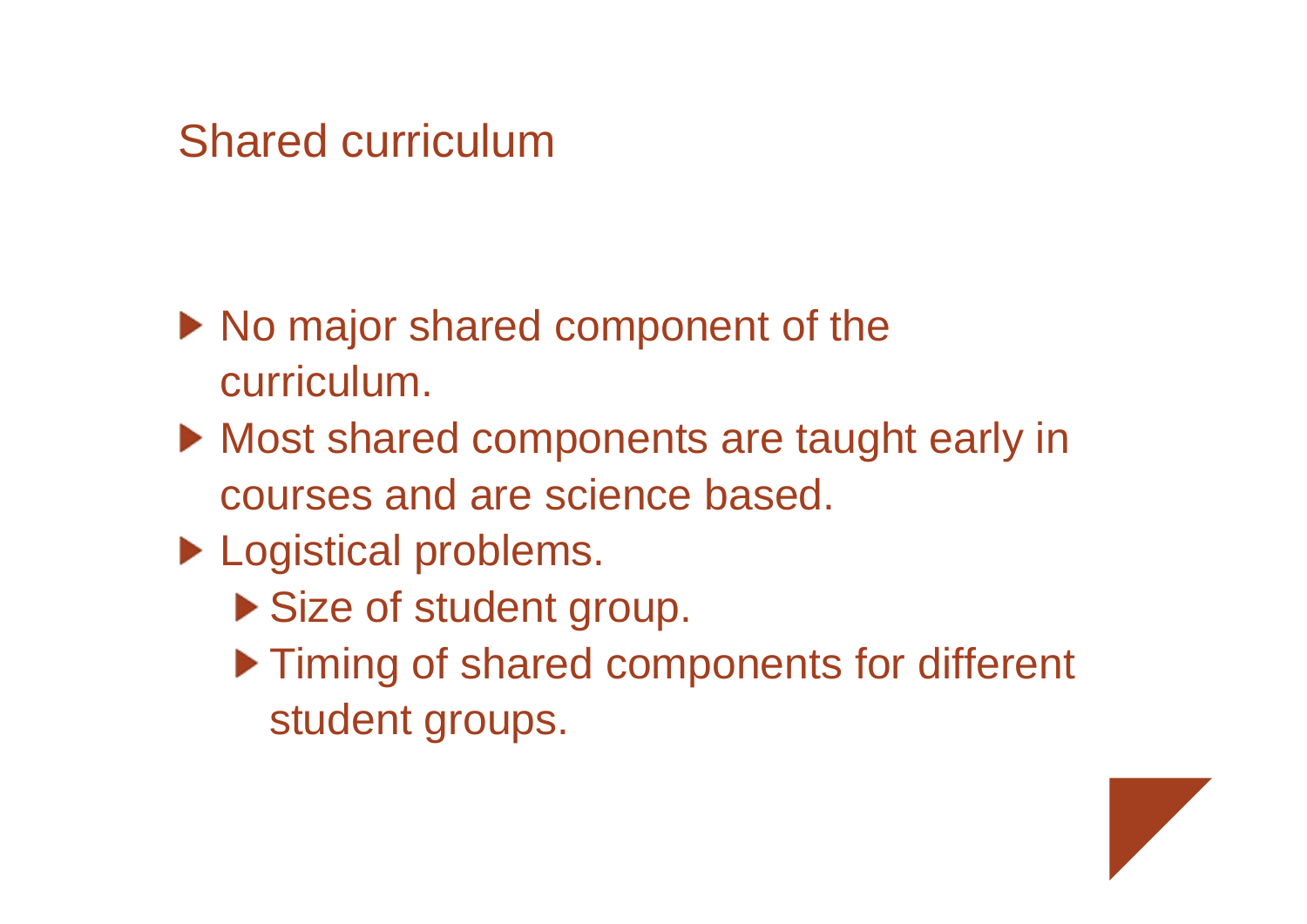## Multidisciplinary learning

- ▶ 5 multidisciplinary learning.
	- ▶ 2 with first year students (roll in).
	- ▶ 3 with third/final year students.
- ▶ 2 multidisciplinary teaching.
- ▶ 5 with some multidisciplinary science teaching.
- ▶ 4 pharmacy only programmes.
- ▶ Widespread support for the concept from schools but logistical problems.

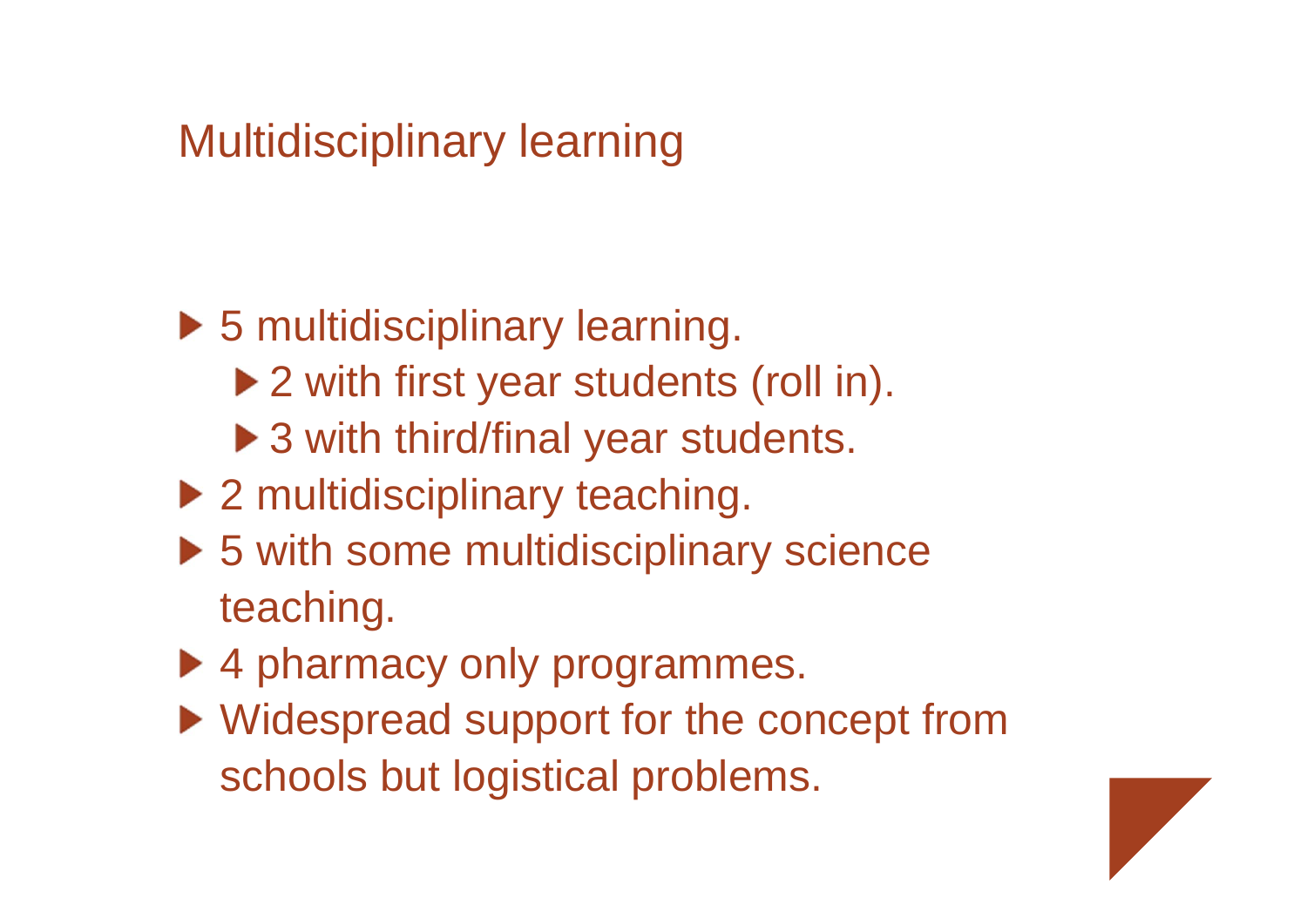#### MPL – the barriers

- $\blacktriangleright$  Logistics numbers, geography, transport.
- ▶ Balancing student numbers and levels.
- $\blacktriangleright$  Engaging all the participants.
- ▶ Resources particularly staffing. Best with multiprofessional teaching team.

"*It has to be quite skilfully managed because you have to try and encourage them to co-operate without appearing to be too authoritarian and they try to congregate into mono-disciplinary groups.*"

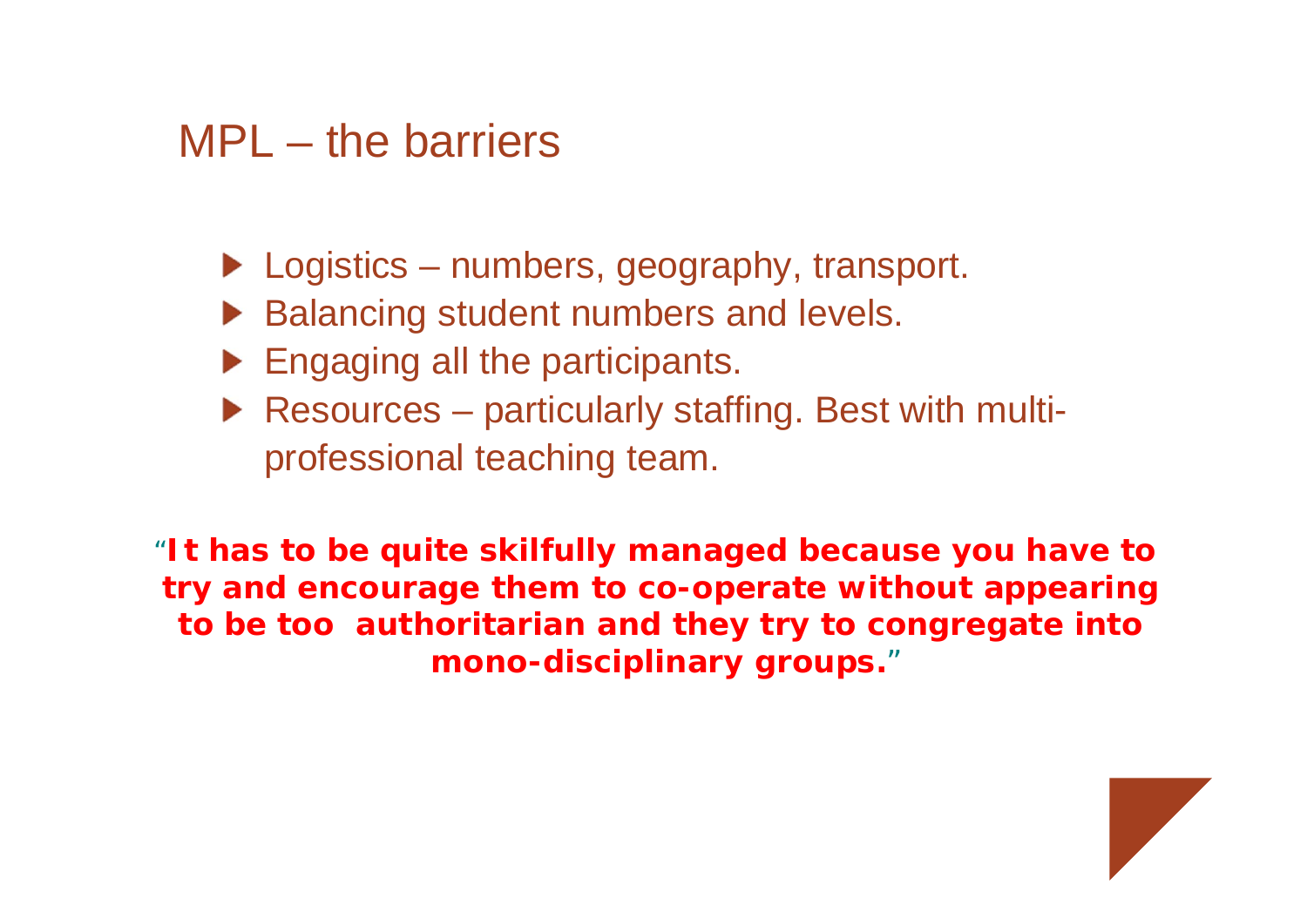#### Students view of MPL(1) - Usefulness of MPL (UK students only)



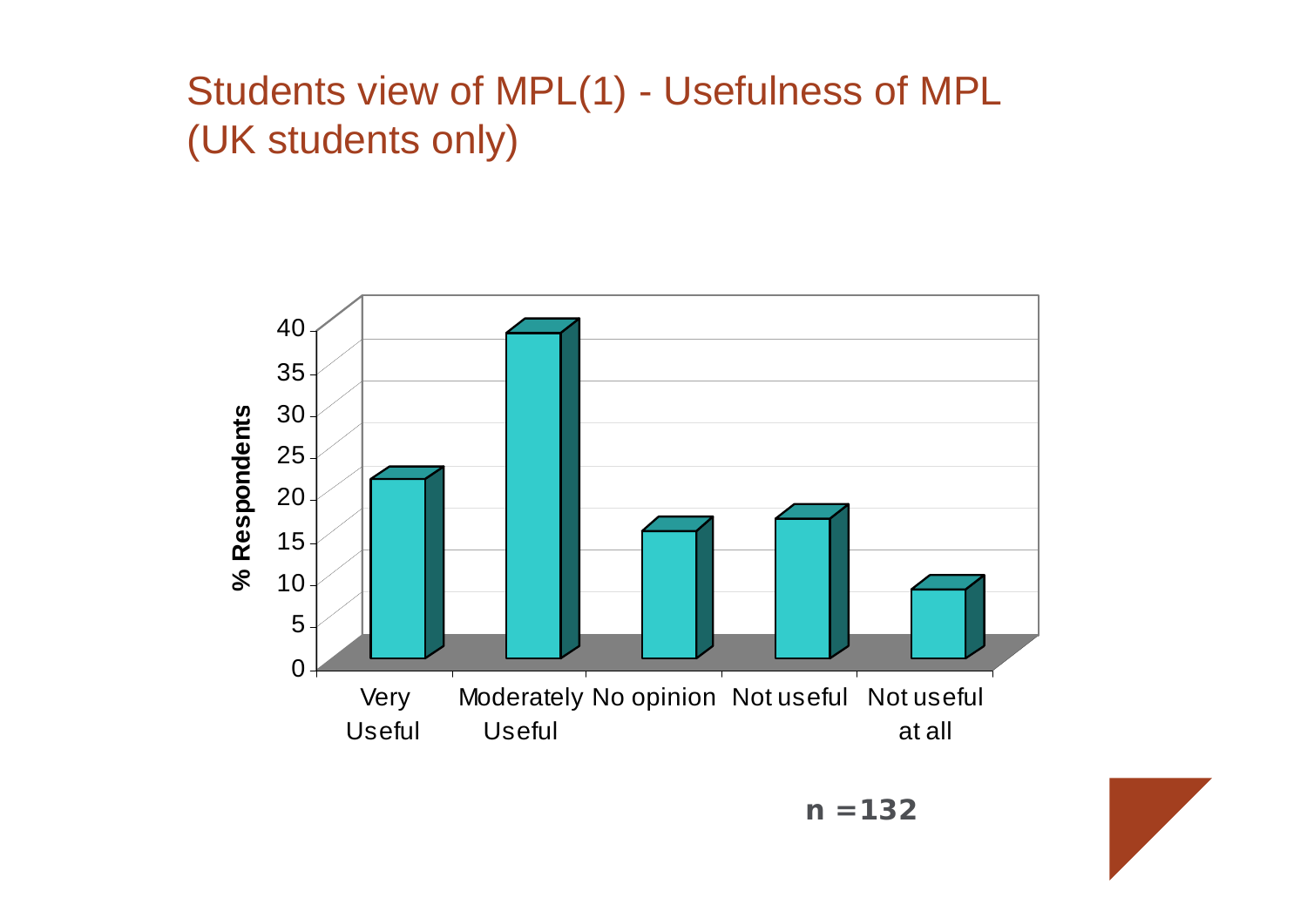Students views of MPL (2) - MPL should be a requirement for all undergraduate MPharm degrees (UK students only)



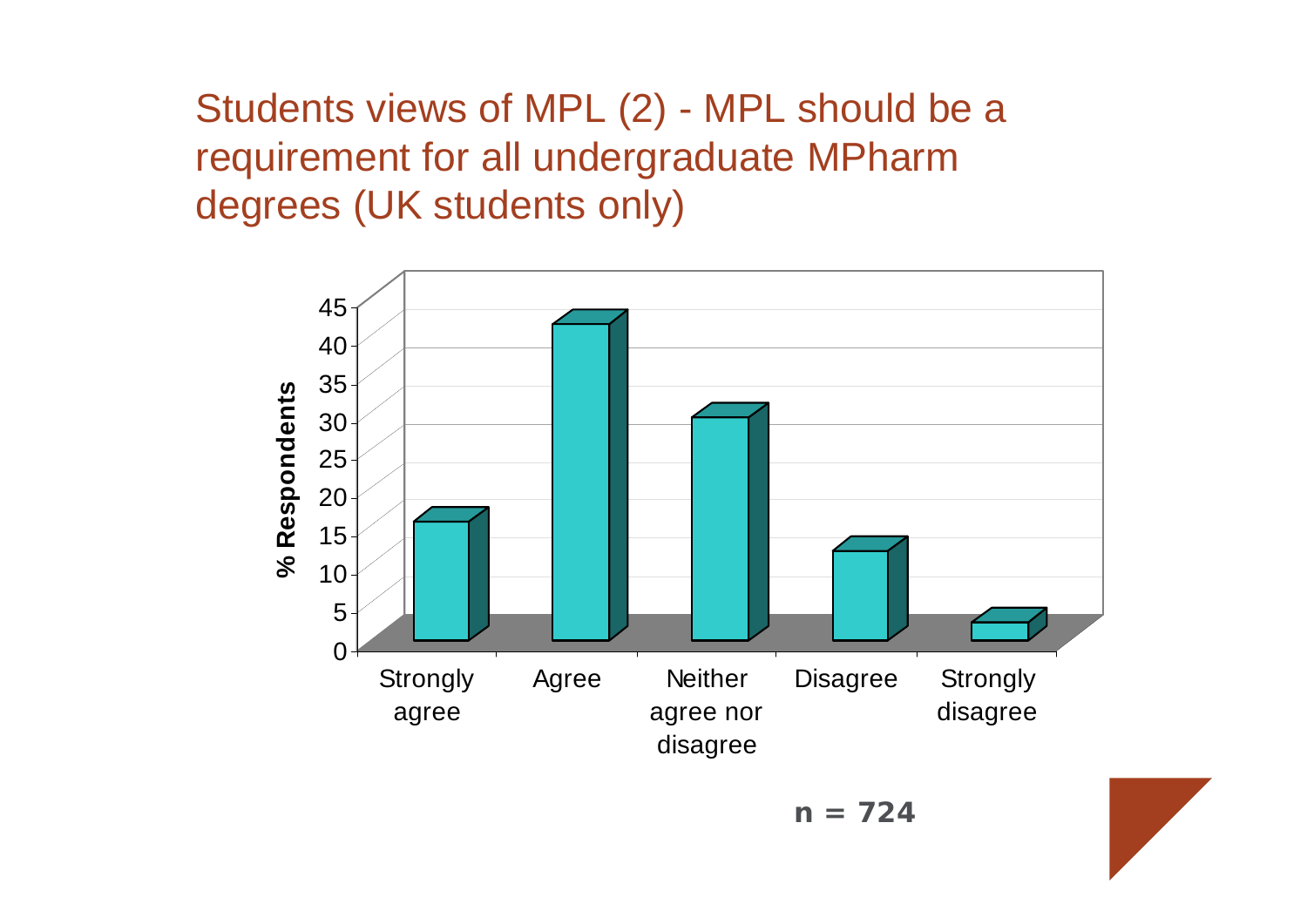#### Placement education

- ▶ Only 2 schools required vacation work.
- **Formal work based teaching.** 
	- ▶ All schools in hospital.
	- ▶ 2 schools in community pharmacy.
- $\blacktriangleright$  Most in 3<sup>rd</sup> or 4<sup>th</sup> years of study.
- **Large variation in amount.**
- ▶ 2 schools have NHS workforce funding to support staff.
- ▶ Heavy reliance upon professional staff.

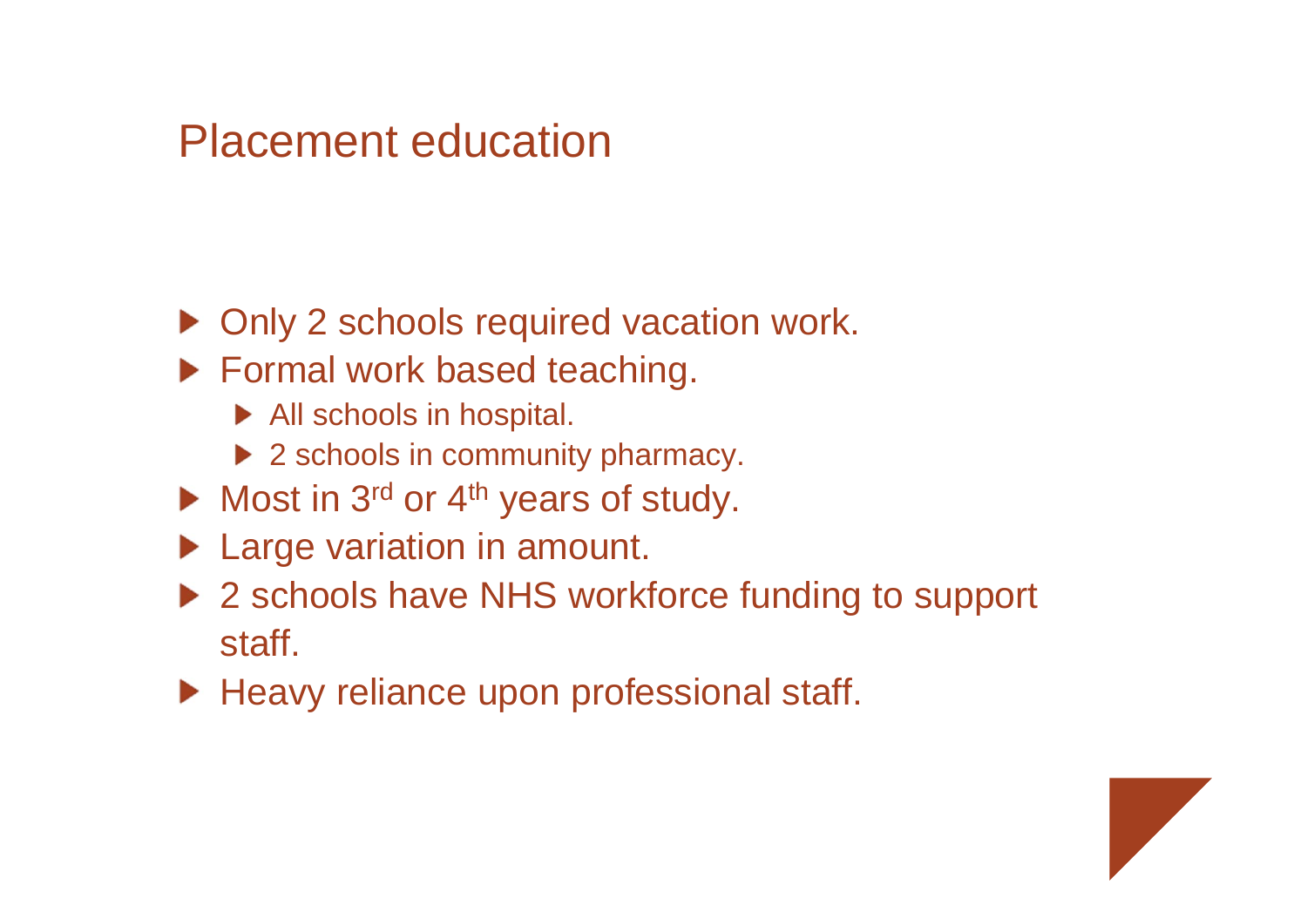### Placements: the challenges

- **Local capacity.**
- ▶ Logistics travel, group size and student numbers.
- $\blacktriangleright$  Resources mainly staffing.
- ▶ Dependence upon TPs and hospital based staff.
- ▶ Engaging external partners hospitals and community pharmacy.

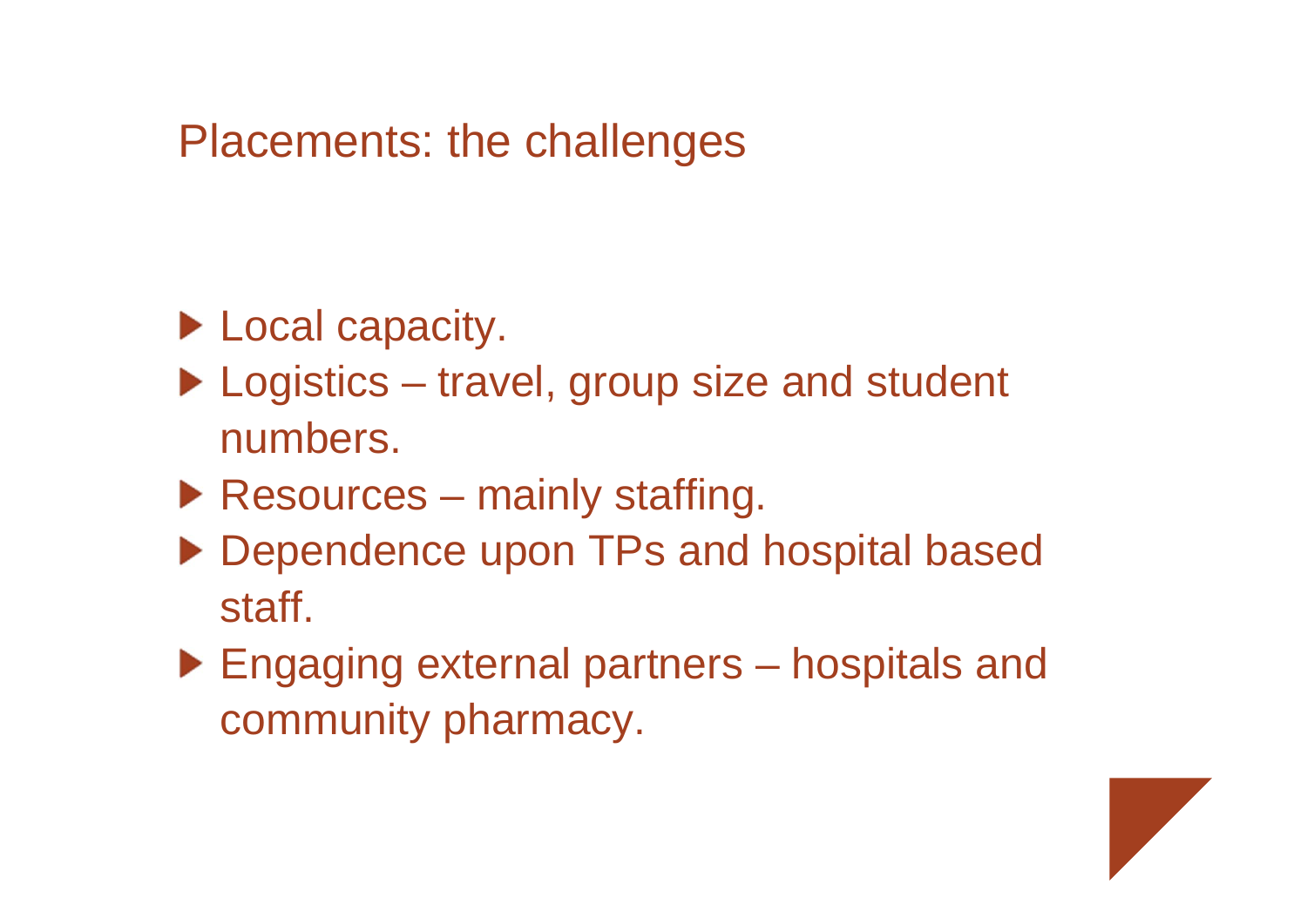#### Placements – the frustrations!

- "*We are very much aware that we need to expand the ward based teaching, we've been forced to curtail that somewhat over the last 2 or 3 years ... it can't be handled by the local city, the hospitals are uneasy and unwilling really to absorb what we would like to do.*" (School B)
- "*We can wait for the DOH and HEFCE to decide that pharmacy really should be funded in a different category – I'll probably be retired by then – or we can take the opportunity locally to wedge them in with other professionals.*" (School E)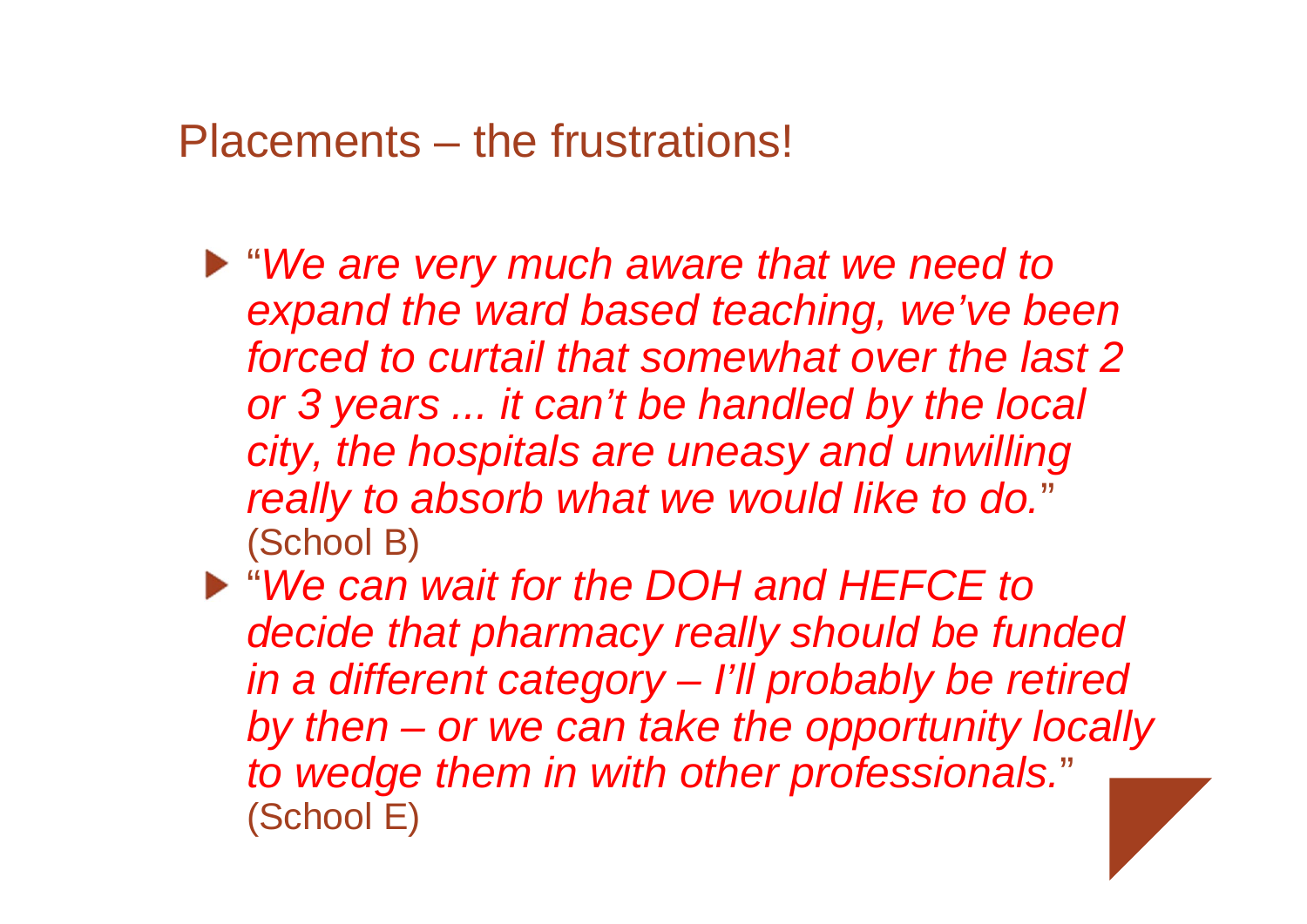#### The student viewThere should be a placement in -



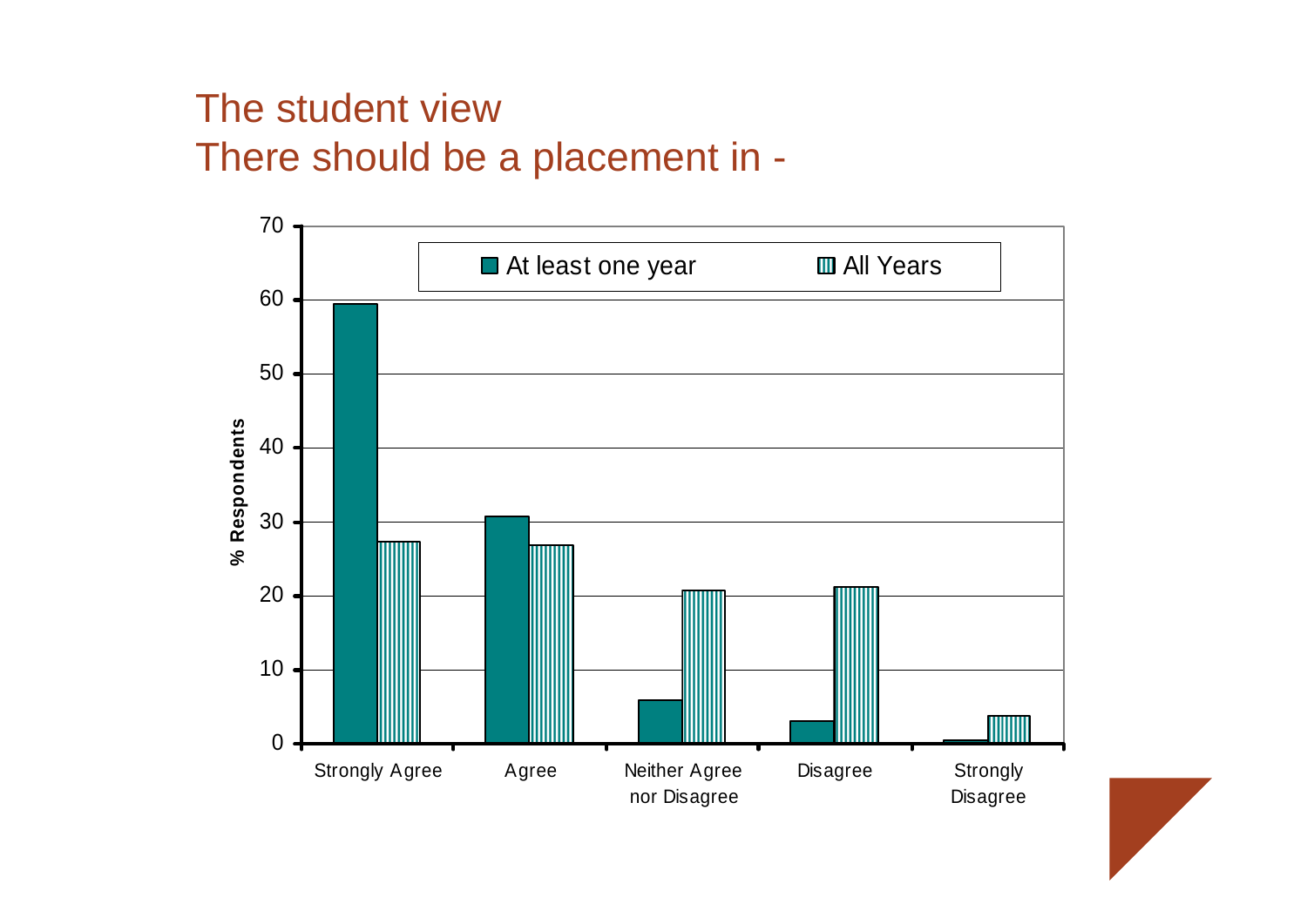## Professional competence (1)

- ▶ Respondents from the Schools had difficulty in defining competence to practice in relation to the undergraduate programme.
- ▶ Several expressed the view that they were uncertain of what the necessary competencies were and there were concerns about the lack of definitions.

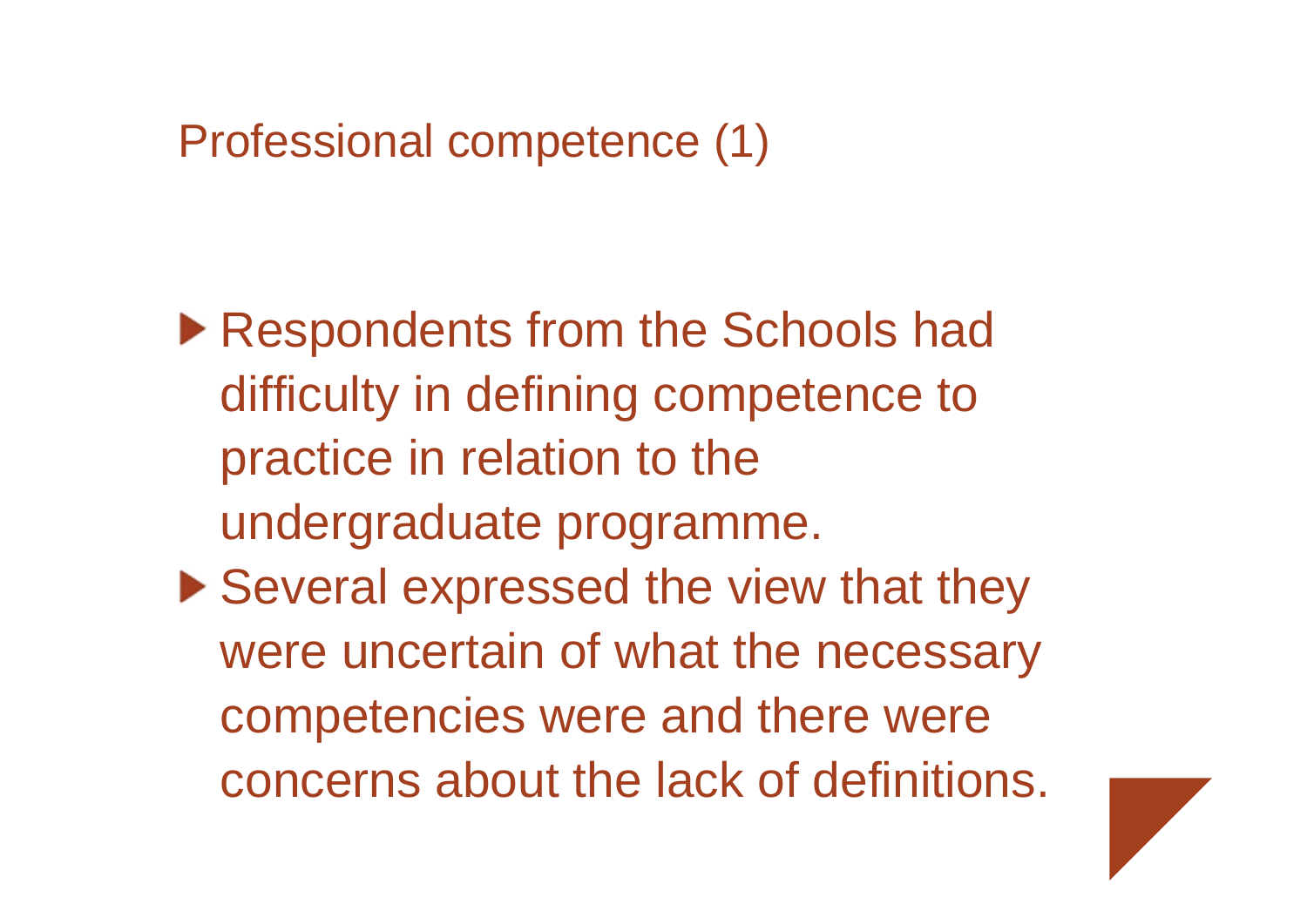## Professional competence (2)

- "*I think its probably within the group we have an idea of what competence is - although if you are saying is it formally decided or written down anywhere then no, I don't think it is.*" (Practice Lead, School B)
- "*I don't think anyone has to be honest - and what we have to do is, I think, in the profession agree about levels of practice.*" (Practice Lead, School E)

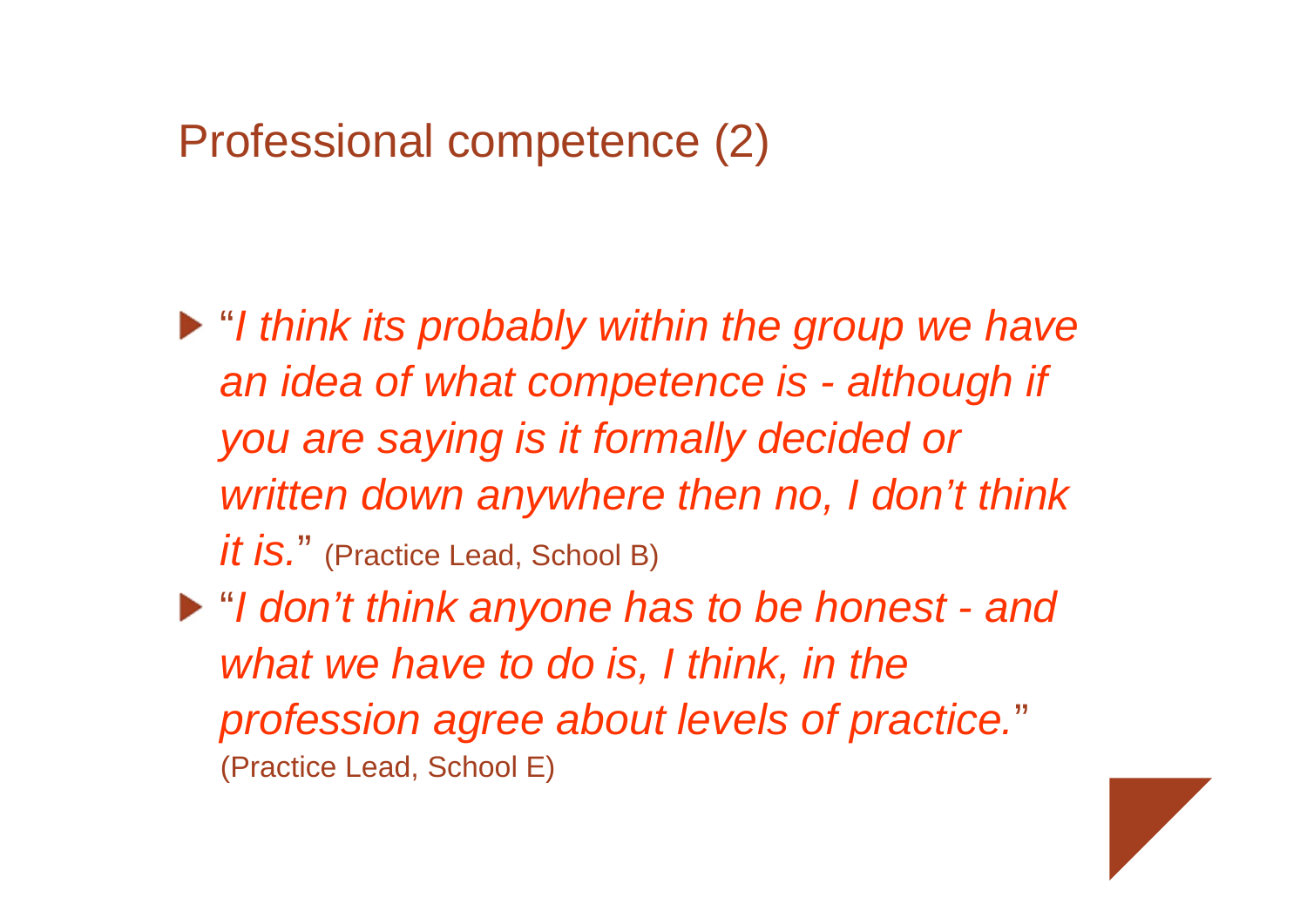## In summary - the strengths

- ▶ Consistency within the sector.
- ▶ Strong knowledge base to the degree
- Strong science base.
- ▶ Wide variety of teaching and learning methods in use.
- ▶ Increasing practice/clinical component.
- ▶ Some work-based learning in all programmes.
- A dynamic process.

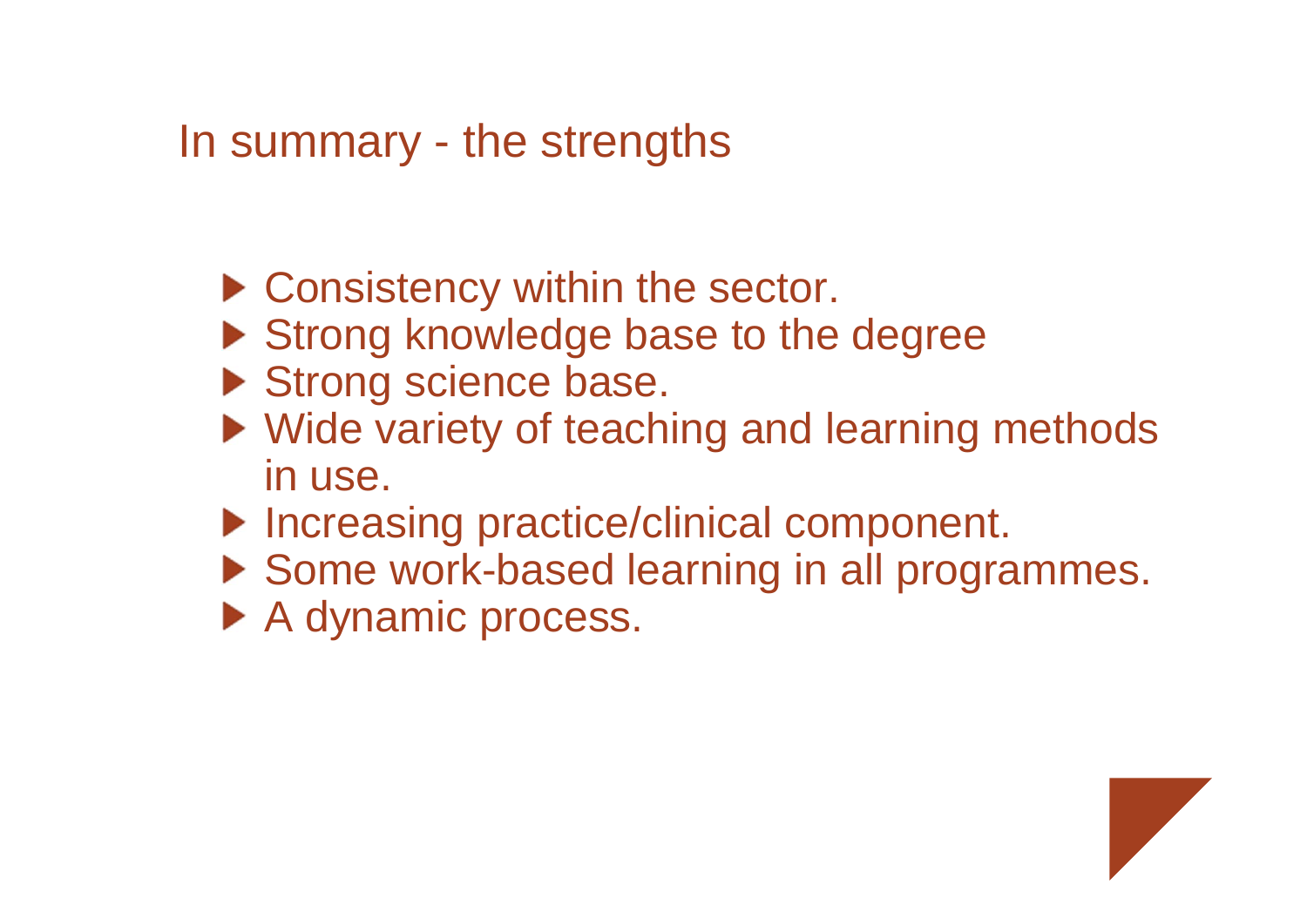#### In summary - the weaknesses

- ▶ A prescriptive accreditation process and dated EU requirements (e.g. hours, project).
- ▶ Focussed on knowledge? High volume and relatively didactic.
- **Professional Preparation.** 
	- ▶ Poor articulation with pre-registration training.
	- ▶ Isolation from other health education.
	- ▶ Limited work placed learning.
	- ▶ Definition of core professional criteria (Skills, Values and Attitudes).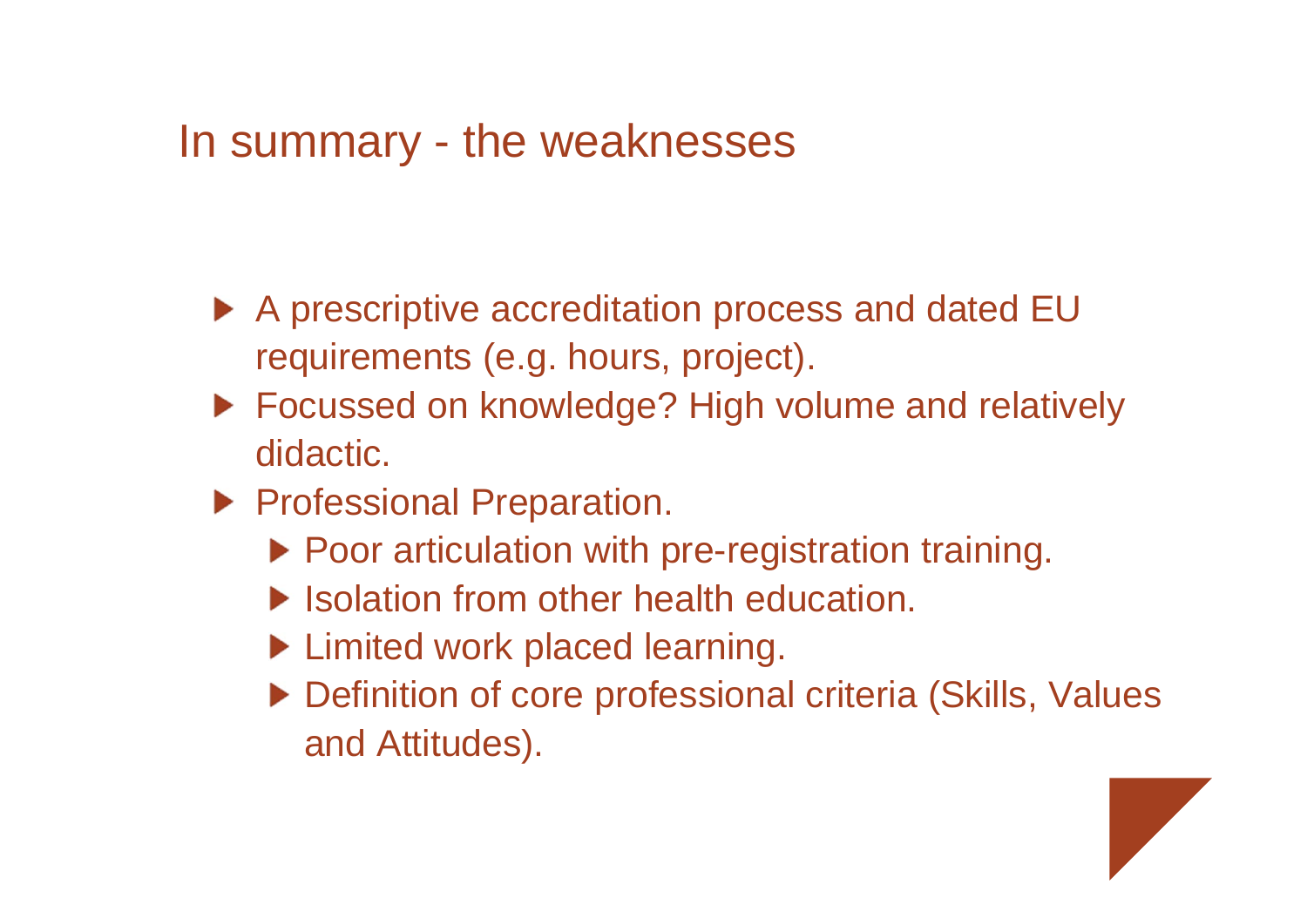#### What does this all mean?

- $\blacktriangleright$  Pharmacy is changing.
- ▶ Pharmacy education needs to change to meet future needs.
- ▶ Need better links with the profession.
	- ▶ Articulation with the pre-registration year.
	- ▶ Commitment to education of future professionals from the profession.
- ▶ Attract more suitable entrants?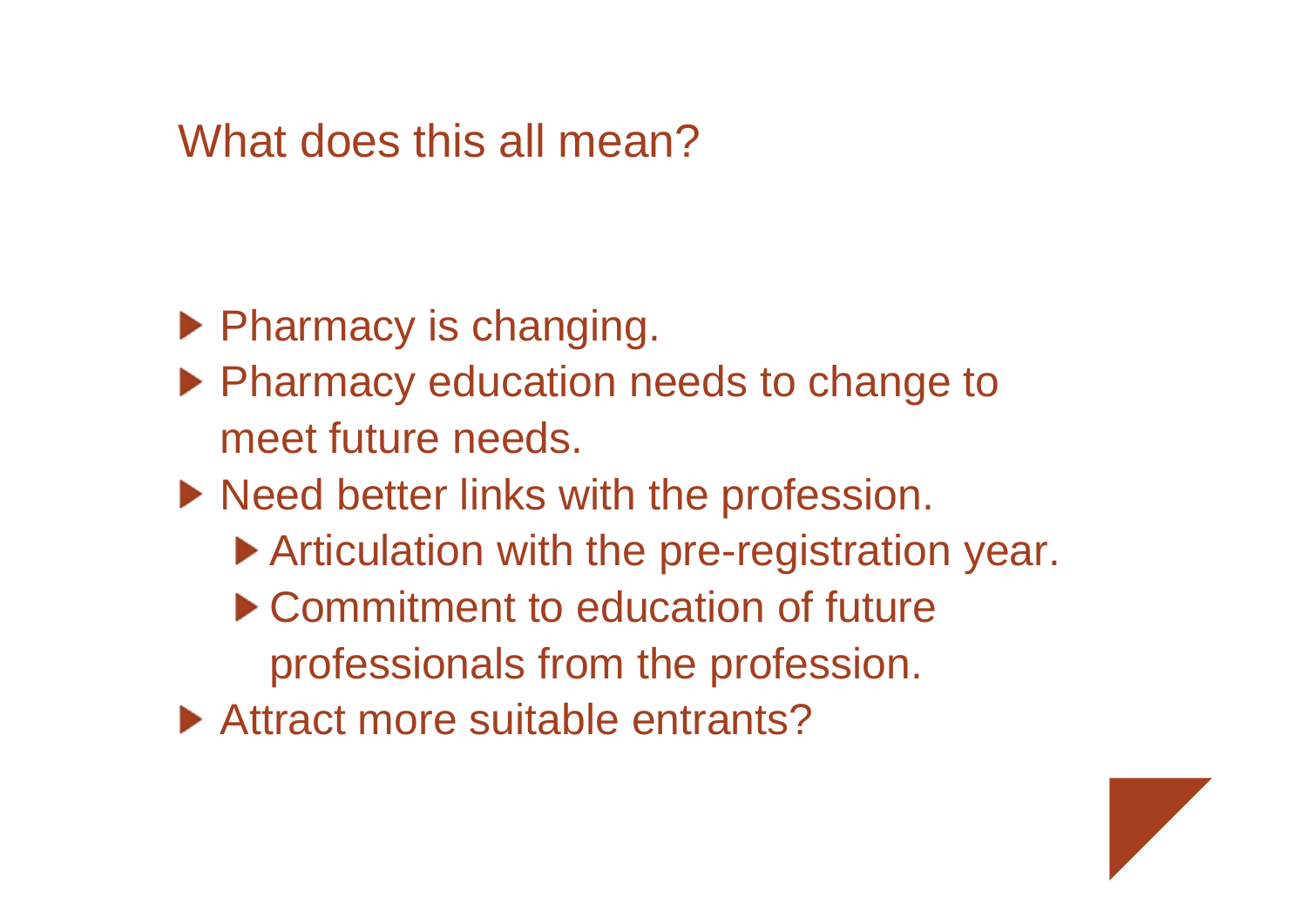# White paper – 3r<sup>d</sup> April 2008 (1)





**Pharmacy in England** Building on strengths - delivering the future



… the bulk of a pharmacist's clinical training still takes place away from the undergraduate experience, as a separate one-year pre-registration period, typically in either a hospital or a community pharmacy.

Other clinical professions, such as medicine, are adopting a different line on undergraduate training, where small group learning from day one is stimulated by clinical cases designed to promote clinical reasoning.

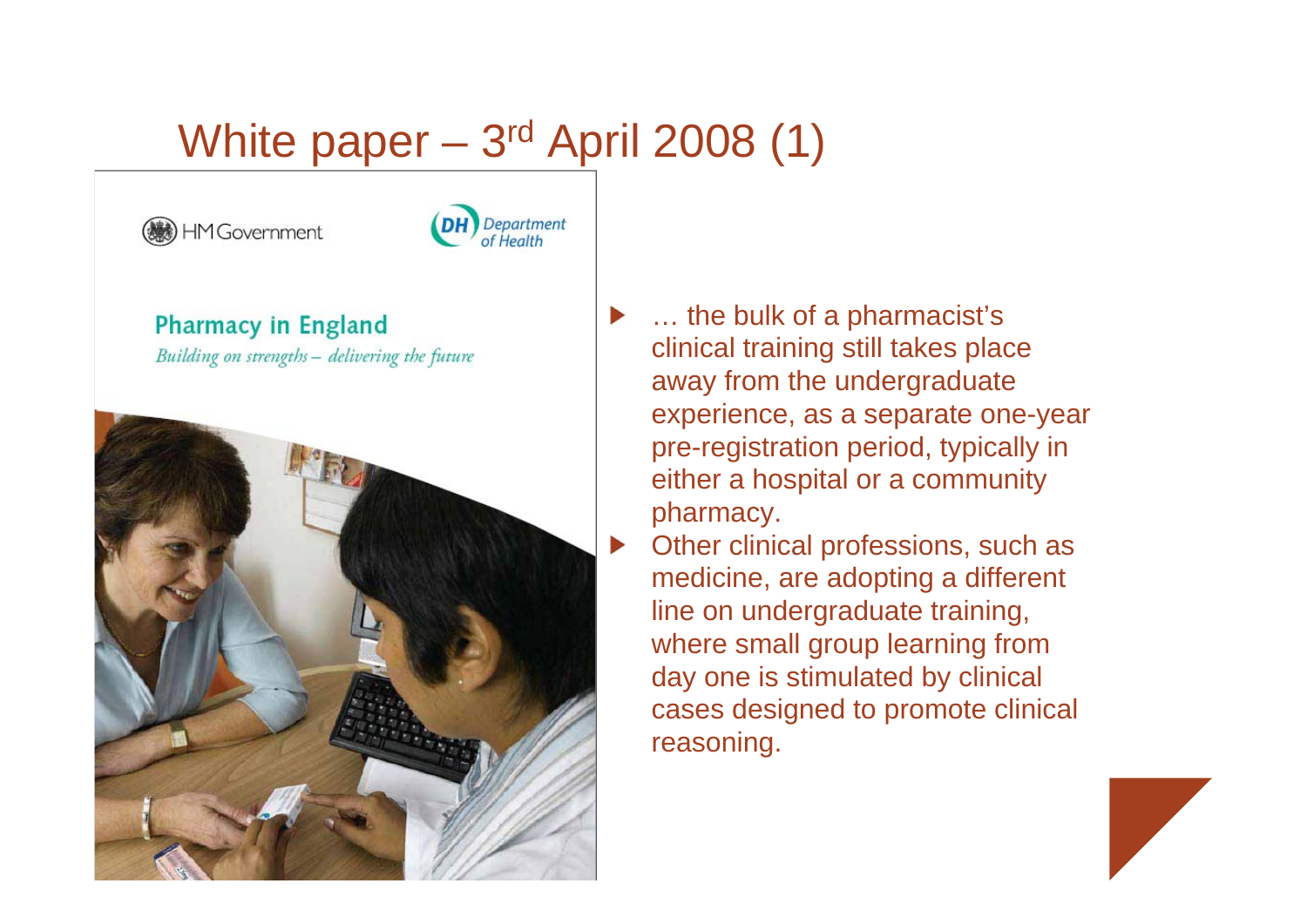## White paper – 3r<sup>d</sup> April 2008 (2)

- ▶ Therefore the Government, working with all relevant parties, including the profession, schools of pharmacy, the regulator, the Higher Education Funding Council for England, Universities UK and employers, will begin planning to ensure that there is:
	- ▶ meaningful clinical context and experience throughout the undergraduate programme and determine whether this can be maximised by **integrating the degree course with the preregistration training year**;
	- ▶ an appropriate funding framework in place to support academia and clinical practice in delivering the new programme; and
	- ▶ sufficient capacity in the academic workforce and an appropriate infrastructure in clinical practice to provide high quality education.
- ▶ The Government wishes to see pilots of this new approach in place by October 2010.